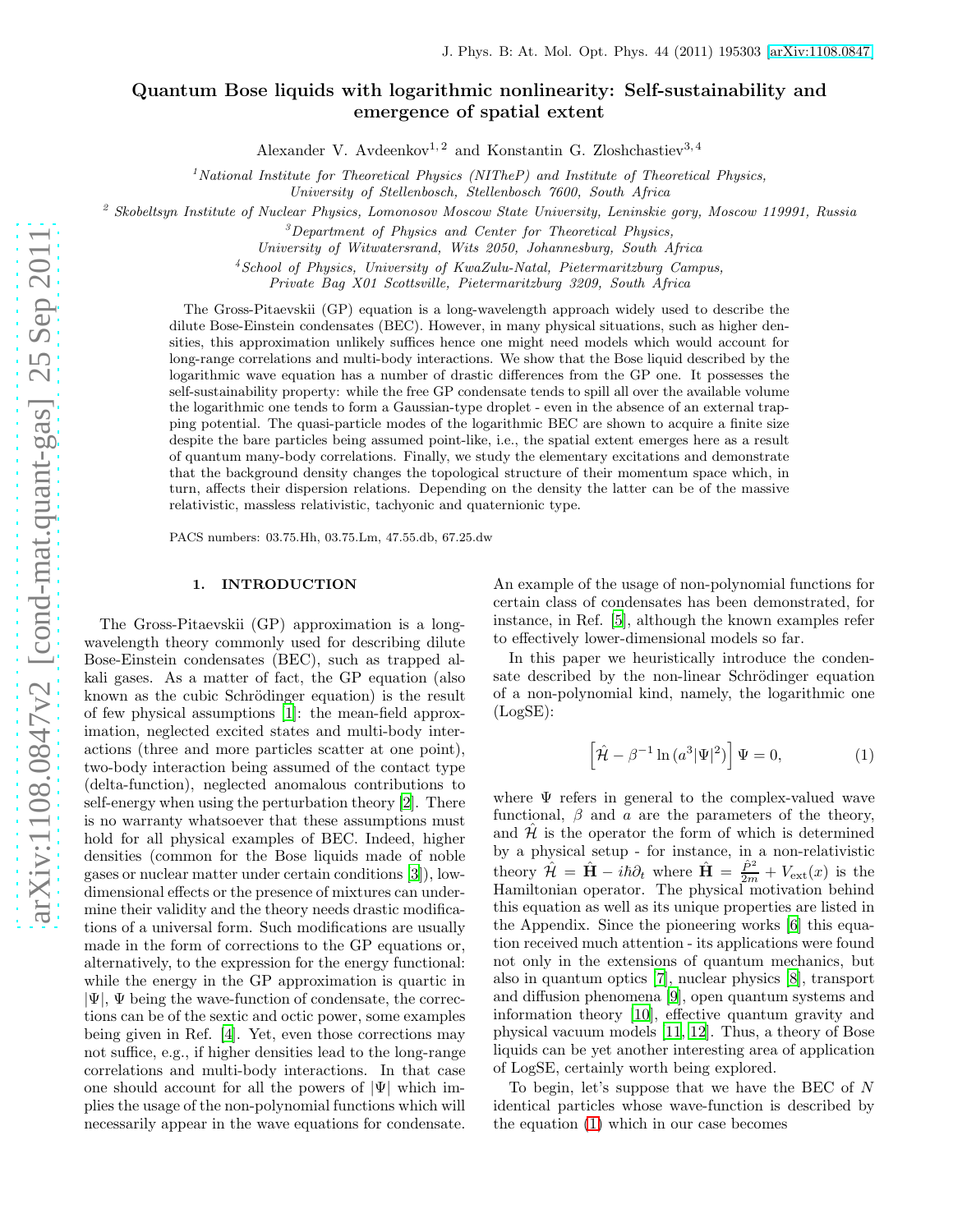<span id="page-1-0"></span>
$$
\left[ -i\hbar \partial_t - \frac{\hbar^2}{2m} \vec{\nabla}^2 + V_{\text{ext}}(\vec{x}, t) - \beta^{-1} \ln (a^3 |\Psi(\vec{x}, t)|^2) \right] \Psi(\vec{x}, t) = 0, \tag{2}
$$

Г

where m is the mass of the condensate particle,  $V_{\text{ext}}(\vec{x}, t)$ is the trapping potential. Here the notations for  $\beta$  are as follows: our  $\beta$  is equivalent to  $1/b$  from Ref. [\[6](#page-12-5)] and has a sign opposite to  $\beta$  from the corresponding part in Ref. [\[12\]](#page-12-11). The particle density of the condensate is defined as usual:

$$
n = |\Psi(\vec{x}, t)|^2 = \left| \prod_{i=1}^{N} \phi(\vec{x}_i, t) \right|^2, \tag{3}
$$

where  $\phi(\vec{x}_i, t)$  describes the single-particle state of the *i*th boson in the fully condensed state.

For now, we leave aside the question of the microscop-

ical structure which might lead to Eq. [\(2\)](#page-1-0), be it longrange correlations, multi-body scattering, fermionic degrees of freedom or anomalous energy contributions, and study the logarithmic Bose liquid as it is (although, some elements of the microscopic theory are given below in the section allotted to the Bogoliubov excitations). On top of the properties which directly follow from those listed in the Appendix, this type of condensate has certain unique properties as a superfluid.

First of all, let's consider the effective potential energy for the logarithmic BEC. If one defines the Lagrangian density as

$$
L = \frac{i\hbar}{2} (\Psi \partial_t \Psi^* - \Psi^* \partial_t \Psi) + \frac{\hbar^2}{2m} |\vec{\nabla}\Psi|^2 + V_{\text{ext}} |\Psi|^2 - \beta^{-1} |\Psi|^2 \left[ \ln \left( a^3 |\Psi|^2 \right) - 1 \right],\tag{4}
$$

then the corresponding Euler-Lagrange equation,  $\partial_t \left( \frac{\partial L}{\partial (\partial_t \Psi^*)} \right) + \vec{\nabla} \cdot \left( \frac{\partial L}{\partial (\vec{\nabla} \Psi^*)} \right) - \frac{\partial L}{\partial \Psi^*} = 0$ , yields Eq. [\(2\)](#page-1-0). Thus, the effective potential energy density is given by

<span id="page-1-2"></span>
$$
V_{\beta} \equiv -\beta^{-1} n \left[ \ln \left( n a^3 \right) - 1 \right],\tag{5}
$$

and thus it opens up (down) and has the local non-zero minima (maxima) at  $n_{\text{ext}} = a^{-3}$  for the negative (positive)  $\beta$ . In what follows we call this potential *logarithmic* - due to the property  $dV_\beta/dn \propto \ln(na^3)$  which yields the logarithmic term in the Schrödinger equation.

This potential is non-analytic yet regular at  $n = 0$ - while the logarithm itself diverges there, the factor  $n$ recovers the regularity, see Fig. [1.](#page-1-1) In fact, the potential always has the Mexican-hat shape if plotted as a function of  $\Psi$ . This leads to the drastically new features which will be discussed below. It is not difficult to check also that the Ginzburg-Landau potential (the quartic potential supplemented with the chemicalpotential quadratic term) is one of the perturbative limits of the logarithmic one - if, for instance, one expands  $V_\beta$  in the vicinity of its local extrema  $n_{\text{ext}}$ :  $V_\beta \rightarrow$  $-\beta^{-1}\left[ (a^3/2)n^2 - n - 1/(2a^3) \right] + \mathcal{O}[(na^3 - 1)^3]$ . Obviously, this expansion only makes sense when the density is close to the special value  $1/a^3$  but in general the potential [\(5\)](#page-1-2) can not be replaced by the polynomial one and thus requires a non-perturbative treatment.

For instance, as long as the potential [\(5\)](#page-1-2) vanishes in the extrema  $n_{\text{ext}}$ , they describe the equilibrium configurations for "free" particles. These equilibria can be



<span id="page-1-1"></span>FIG. 1: The field-theoretical potential [\(5\)](#page-1-2) of the logarithmic BEC in the dimensionless units:  $-\beta a^3$  (vertical axis) and  $a^{-3/2}$  (horizontal axis).

stable or unstable and here appears something which might look counterintuitive at first sight. The negative  $\beta$  means that the the field-theoretical potential opens up and the above-mentioned extrema are minima but the energy functional is not bounded from below [\[6](#page-12-5)], therefore, the stable equilibrium solution can only exist in a finite volume or in the additional external potential ("trap") [\[13\]](#page-12-12). On the contrary, when  $\beta$  is positive then the potential [\(5\)](#page-1-2) opens down but the energy functional is bounded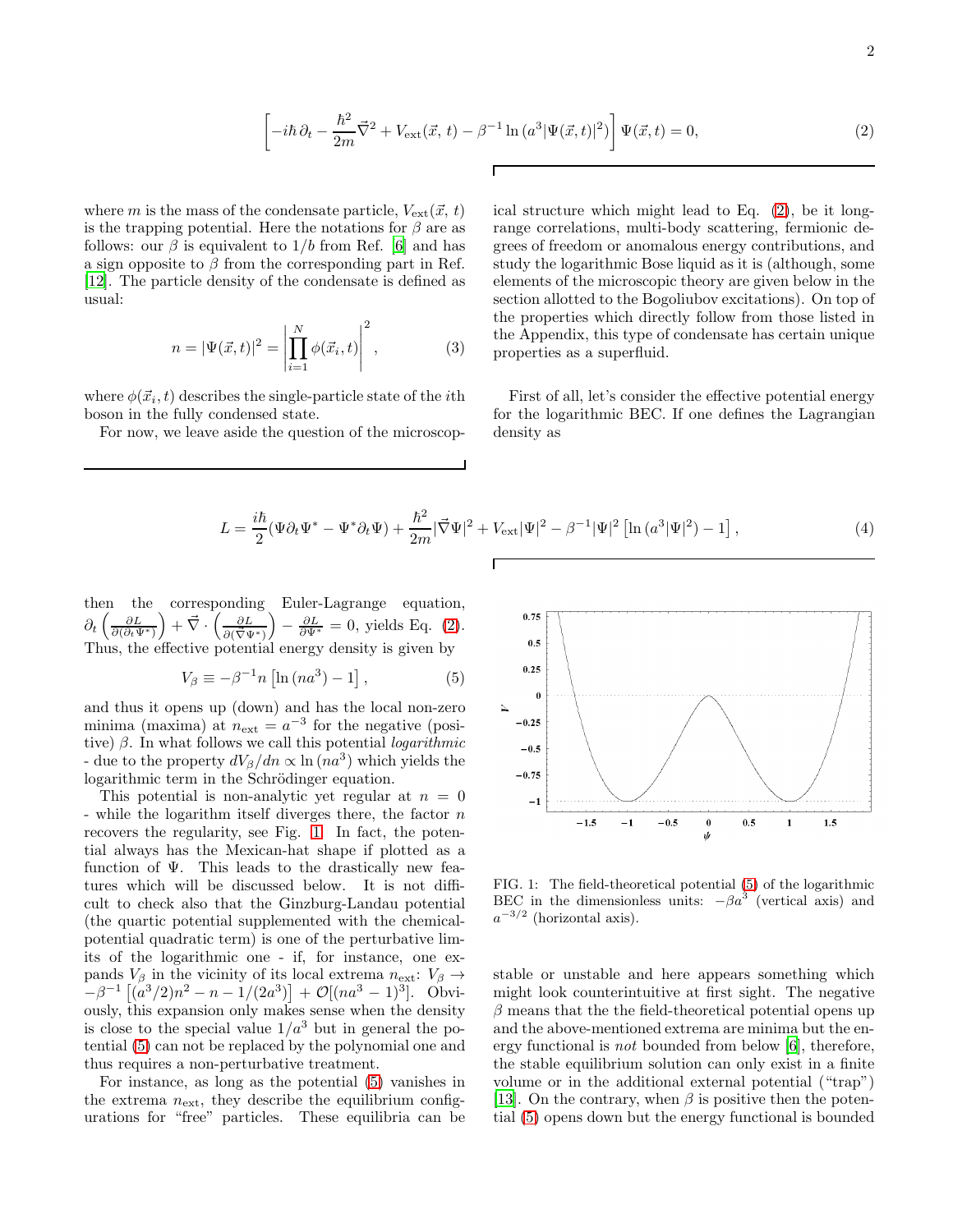from below. An apparent contradiction can be resolved if one recalls that we are dealing with the normalized wavefunction and thus its square (the condensate density  $n$ ) cannot grow arbitrarily large. The physical consequence is that the coherence length is always larger than the effective size of the droplet. In Sec. [2](#page-2-0) and [3](#page-5-0) we will show that this leads to one of the most important features of the Bose liquid with logarithmic nonlinearity: at positive  $\beta$  it can be self-bound and stable (as to form the droplet-like object) even without any trapping potential.

Second, the logarithmic term in Eq. [\(2\)](#page-1-0) can be associated with the certain kind of quantum-informational entropy  $S_{\Psi} \propto -\int |\Psi|^2 \ln (\Xi |\Psi|^2) d^3x$ , measuring the degree of quantum spreading of the BEC as a collective quantum object, as being described in the Appendix. The only difference from the interpretation presented there is that in the BEC case the logarithmic term describes the quantum information transfer between the states of the correlated particles which form the many-body state whereas the temperature  $T_{\Psi}$  is a formal measure of the collisionless interactions inside the Bose liquid at zero (thermal) temperature, see the Appendix.

Third, using the Madelung representation of the wave function and the hydrodynamic form of the wave equation [\(2\)](#page-1-0) [\[14](#page-12-13), [15](#page-12-14)], the zero-temperature (collisionless) equation of state of the logarithmic BEC in the leading order with respect to the Planck constant is described by a kind of the Clapeyron-Mendeleev law,

$$
p - p_0 = -(m\beta)^{-1}n + \mathcal{O}(\hbar^2) \propto T_{\Psi}n.
$$
 (6)

For comparison, the equation of state for the GP condensate would be  $p \propto n^2$ , thus, the logarithmic Bose liquid is more "ideal" than the Gross-Pitaevskii one yet nontrivial. From here it follows that the logarithmic BEC is the only one where the speed of sound (phonons) does not depend on the density in the leading order with respect to the Planck constant:

<span id="page-2-4"></span>
$$
c_s = 1/\sqrt{m|\beta|} + \mathcal{O}(\hbar). \tag{7}
$$

Meanwhile, the speed of sound for the GP condensate scales as a square root of density. Due to this property the logarithmic BEC can be used to describe or mimic the induced relativity and several high-energy and gravitational phenomena, along the lines described in Refs. [\[12,](#page-12-11) [16,](#page-12-15) [17\]](#page-12-16), although considering these topics would bring us too far from the scope of the current paper.

Finally, in the GP case it is possible to differentiate between the "attractive" and "repulsive" interaction depending on a sign of the coupling constant. In our case the logarithm changes sign when density goes across the value  $a^{-3}$  which results in changing the sign of the interaction in Eq. [\(2\)](#page-1-0) and the type of the condensate depends not only on the sign of  $\beta$  but also on whether the value of  $na^3$  is smaller or larger than one.

# <span id="page-2-0"></span>2. THE LOGARITHMIC BEC IN THE EMPTY SPACE

While many of the properties discussed in this section hold also for the condensate in a trap, it is more clarifying to see them on the example of the released condensate. If it were the GP-type Bose gas then its properties would be nearly trivial: once the trap is off the GP condensate spreads uniformly all over the available space (if it is repulsive), or shrinks down until the new phase arises, in the case of attraction. The behavior of the free logarithmic BEC will be shown to be much more complex, mostly due to the properties of the logarithm mentioned above.

If we assume the isotropic case for simplicity and work in the center-of-mass reference frame of the condensate then  $\Psi(\vec{x}, t) = \Psi(|\vec{x}|) \exp(-i\mu t/\hbar), \mu$  being the chemical potential, and the equation [\(2\)](#page-1-0) reduces to the ordinary differential equation for the modulus of wave function  $\Psi = \sqrt{n(r)}$  as the function of the radial coordinate only,

$$
\frac{\hbar^2}{2m}\Delta\Psi + \left[\mu + \beta^{-1}\ln\left(a^3\Psi^2\right)\right]\Psi = 0,\tag{8}
$$

where  $\Delta \Psi = r^{-2} \partial_r (r^2 \partial_r \Psi)$ . Further it will be convenient to introduce a value of dimensionality of the length squared,  $A_{\beta} = \hbar^2 \beta / 2m$  which measures the strength of the logarithmic interaction in terms of length scales, and a value of dimensionality of the energy,  $E_a = \hbar^2/(2ma^2)$ which is the de Broglie energy corresponding to the length scale a. Upon applying the normalization condition,  $\int nd^3x = 4\pi \int$ 0  $\Psi^2 r^2 dr = N$ , we deduce that the normalizable solution is only possible for positive  $\beta$ . The exact expressions for, respectively, the particle density and the chemical potential are:

<span id="page-2-3"></span>
$$
n(r) = \Psi^2 = n_0 e^{-(r/a_\beta)^2},\tag{9}
$$

<span id="page-2-1"></span>
$$
\mu = 3\beta^{-1} \left[ 1 - \ln \left( \frac{N^{1/3}}{\sqrt{\pi}} \frac{a}{a_{\beta}} \right) \right] = -\beta^{-1} \ln (N/N_0), (10)
$$

where  $n_0 = N/(\pi^{3/2} a_\beta^3) = (e/a)^3 N/N_0$ ,  $a_\beta = \sqrt{A_\beta} =$  $\hbar\sqrt{\beta/2m}$ , and  $N_0 \equiv (e\sqrt{\pi}a_\beta/a)^3$  is the number of particles at which the chemical potential changes its sign. The energy functional for the logarithmic BEC can be defined in a standard way (see, e.g., Sec 6.1 of the book [\[18\]](#page-12-17)):

$$
E[n] = 4\pi \int_{0}^{\infty} \left\{ \frac{\hbar^2}{2mn} (\vec{\nabla}\sqrt{n})^2 - \beta^{-1} \left[ \ln(na^3) - 1 \right] \right\} nr^2 dr,
$$
\n(11)

which yields the expression for the energy per particle:

<span id="page-2-2"></span>
$$
E/N = 3\beta^{-1} \left[ \frac{4}{3} - \ln \left( \frac{N^{1/3}}{\sqrt{\pi}} \frac{a}{a_{\beta}} \right) \right] = \beta^{-1} \left[ 1 - \ln \left( N/N_0 \right) \right].
$$
\n(12)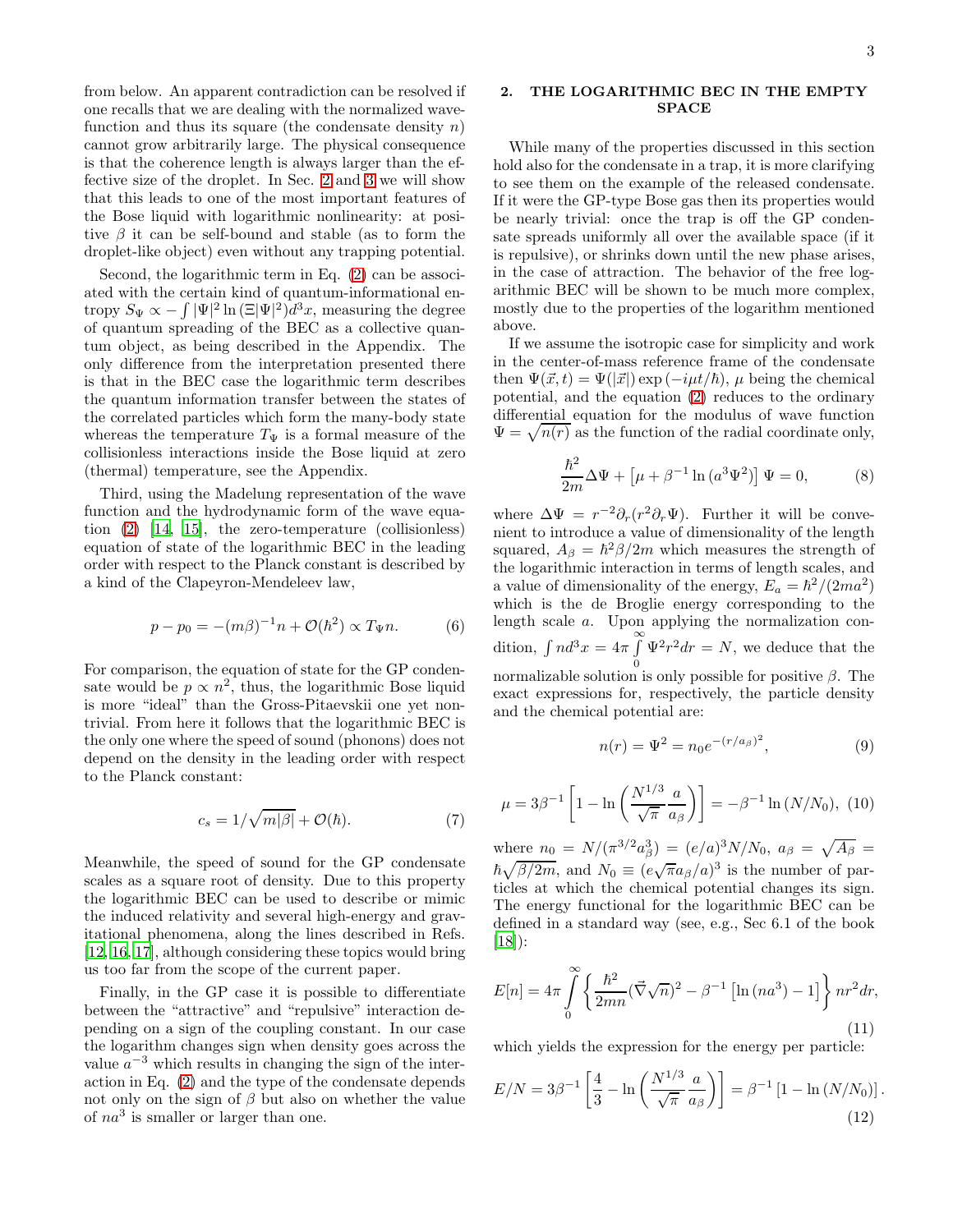One can see that  $E$  as a function of  $N$  vanishes in the origin and at  $eN_0$ , and has a positive-valued local maximum, i.e., it is bounded from above (see Fig. [2\)](#page-3-0)

$$
E/N \le \beta^{-1},\tag{13}
$$

where the value of  $N$  at which the maximum occurs is given by the transcendental equation  $\ln (N/N_0)$  +  $N_0/N = 1$ . Notice that for the non-negative values of E there exists some sort of degeneracy - one value of energy corresponds to two values of N. This will be discussed below in more detail. Further, if we treat  $E$  as a function of the coupling then it obviously vanishes when  $\beta^{-1}$  approaches zero. However, it can also vanish at the nonzero value of the coupling which can be made obvious by rewriting the expression as

<span id="page-3-1"></span>
$$
E/N = -\frac{3}{2}\beta^{-1}\ln\left(\beta^{-1}/\beta_0^{-1}\right),\tag{14}
$$

where  $\beta_0^{-1} \equiv \pi e^{8/3} N^{-2/3} E_a$  represents the non-zero value of the parameter  $\beta$  at which this energy vanishes. From this expression one can also see that the energy is bounded from above

$$
E(\beta) \leqslant \frac{3}{2} e^{-1} N \beta_0^{-1} = \frac{3}{2} \pi e^{5/3} N^{1/3} E_a, \qquad (15)
$$

with this local maximum occurring at  $\beta_{\text{max}}^{-1} = \beta_0^{-1}/e =$  $\pi e^{5/3} N^{-2/3} E_a$ .

It is important to note that both the chemical potential [\(10\)](#page-2-1) and the ground-state energy [\(12\)](#page-2-2) depend on the parameter a as  $\ln a_\beta/a$  and as we show below this term can only be positive as  $a_{\beta} > a$ .



### 2.1. Effective potential, stability and critical mass

For the analysis of the solutions of the generic equation of the form

$$
\left[-\frac{\hbar^2}{2m}\vec{\nabla}^2 + V_{\text{ext}}(\vec{x}, t) + F(|\Psi|^2) - \mu\right]\Psi = 0
$$

it is often convenient to introduce the notion of the effective potential  $V_{\text{eff}}(r) \equiv V_{\text{ext}}(\vec{x}, t) + F(|\Psi(r)|^2)$  which in our case is defined as

$$
V_{\text{eff}}(r) \equiv -\beta^{-1} \ln (a^3 \Psi^2(r)). \tag{16}
$$

Being evaluated on the solution [\(9\)](#page-2-3) it becomes the quadratic function of radius-vector:

$$
V_{\text{eff}}(r) = \frac{1}{2}m\omega_{\text{eff}}^2 r^2 + \mu - \frac{3}{2}\hbar\omega_{\text{eff}},
$$
 (17)

where

$$
\omega_{\text{eff}} = 2\beta^{-1}/\hbar. \tag{18}
$$

Therefore, the effect from the logarithmic term here is that it effectively introduces the trap with the frequency which is controlled by  $\beta$  whereas the system can be viewed as a particle of energy  $\mu$  whose center of mass is located in this trap. Then the stability of the solution against a small perturbation is ensured by the fact that this frequency is non-negative if  $\beta$  is non-negative.

This is also confirmed by the Vakhitov-Kolokolov stability criterion [\[19](#page-12-18)] which in our case is equivalent to the non-positivity of the derivative of the chemical potential with respect to  $N$ . From Eq. [\(10\)](#page-2-1) one can derive that this derivative equals to  $-\beta^{-1}/N$  and thus it is non-positive indeed.

There is, however, an additional issue of stability. From Eqs. [\(12\)](#page-2-2) or [\(14\)](#page-3-1) it is clear that for the nonnegative values of E there exists some sort of degeneracy - one value of energy is achieved at two values of N or  $\beta$ , respectively. This indicates that the system spontaneously 'chooses" either of these values at no cost of binding energy, and the so-called mechanical instability occurs [\[20](#page-12-19)]. Thus, our condensate is impeccably stable only at

$$
E < 0,\tag{19}
$$

which means that the number  $N$  must be bounded from below

$$
N > N_{\min} \equiv eN_0. \tag{20}
$$

The physical meaning of the latter is that one cannot create the stable logarithmic condensate with just any amount of initial (bare) particles - it must be larger than the value  $N_{\text{min}}$ . In other words, in the presence of certain long-range correlations and multi-body scattering the initial Bose system must have the mass larger than the critical one,  $m_{\text{min}}$ , for the Bose condensation to happen.

<span id="page-3-0"></span>FIG. 2: The total energy (solid line) and the chemical potential (dotted line) for the logarithmic BEC with positive  $\beta$  in absence of any trap as a function of the number of particles.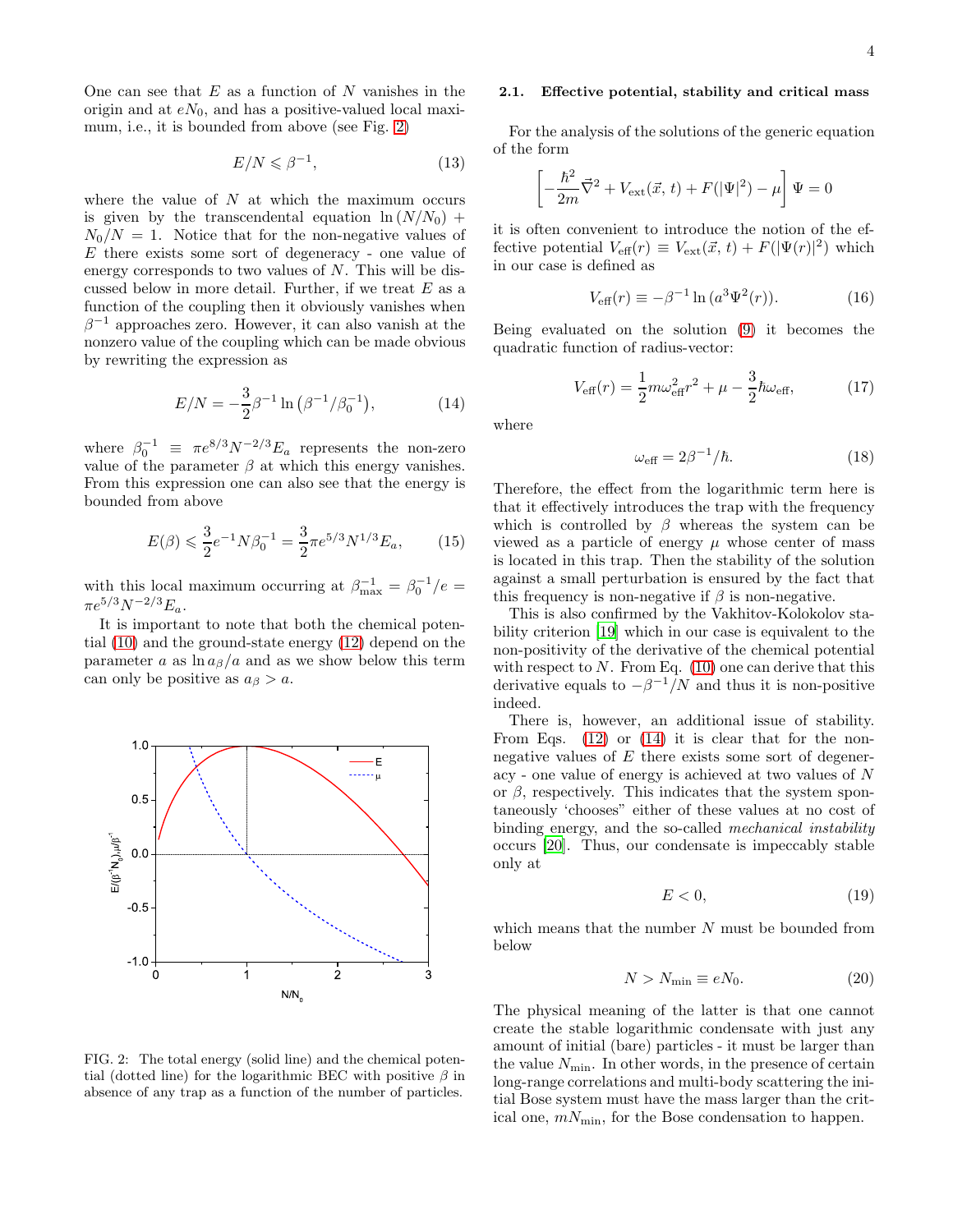### 2.2. Self-sustainability and droplet formation

An important thing to notice is that indeed the density of the free condensate with the positive  $\beta$  does not become the uniform one - in empty space the condensate rather tends to take the shape of a spherical Gaussian droplet, with a characteristic size of order  $a_{\beta}$ . Our droplet, however, is different from the ordinary ones. As long as its density  $n(r)$  is described by the Gaussian the major portion of mass and energy is localized in a finite volume  $\frac{1}{6}\pi a_\beta^3$  - similarly to the liquid droplets in the classical world. The difference is that the Gaussian vanishes at the infinity only, therefore, our droplet is essentially inhomogeneous and has no sharply defined external surface, hence, its stability is ensured by the nonlinear quantum effects in the bulk rather than by the surface tension.

Further, from Eqs. [\(10\)](#page-2-1) and [\(12\)](#page-2-2) it follows that for the Gaussian solution the following relation holds

$$
\mu - E/N = -\beta^{-1},\tag{21}
$$

which essentially means that the chemical potential counted from the energy per particle is negative in our case. A similar feature was observed in real superfluids, such as  ${}^{4}$ He [\[21\]](#page-12-20), therefore, models involving the logarithmic nonlinearity might find an application there.

# 2.3. Quantum Shannon entropy and non-thermal temperature

Let us consider now the notion of the information entropy introduced in the Appendix. In the context of the Bose-condensation phenomenon the entropy  $S_{\Psi}$  is a measure of information stored in the microscopical configuration of N bosons which form the droplet where the square of wave function determines the density value and constant Ξ defines the information entropy reference frame. Besides,  $S_{\Psi}$  becomes a thermodynamic-like measure of the quantum spreading of the droplet as a whole.

To start with  $S_{\Psi}$ , it is natural to measure the constant  $\Xi$  in the units of  $a^3$ :  $\Xi \equiv Z_0^{1/N} a^3$ , where  $Z_0$  is a dimensionless constant. Then the entropy [\(A.2\)](#page-11-0) can be written as

<span id="page-4-0"></span>
$$
k_B^{-1} S_\Psi = k_B^{-1} S_\Psi^{(0)} + \int n \ln(a^3 n) d^3 x,\tag{22}
$$

where  $S_{\Psi}^{(0)} \equiv k_B \ln Z_0$  is the reference entropy. One can physically justify the identification of an entropy using the fact that the energy functional is bounded from below. The reasoning is the following. The energy needed to cut the N-particle droplet into two equal parts is  $\Delta E = -N\beta^{-1} \ln 2$ , into three parts it is  $\Delta E =$  $-N\beta^{-1}$  ln 3 and so on. Therefore, the maximum binding energy which is saved in a droplet and can be realized is no more than  $\Delta Q = N\beta^{-1} \ln N$ . So we can use the thermodynamic definition of entropy through  $\Delta Q = T_{\Psi} \Delta S_{\Psi}$ . The parts of the energy [\(12\)](#page-2-2) which are proportional to N do not contribute to  $\Delta E$  and can be taken either to  $E^{(0)}$  or to  $S_{\Psi}^{(0)}$  while  $S_{\Psi} \propto N \ln N$ :

<span id="page-4-1"></span>
$$
E = E^{(0)} - T_{\Psi} S_{\Psi}, \tag{23}
$$

$$
S_{\Psi} = k_B N \ln N, \tag{24}
$$

$$
E^{(0)} = N\beta^{-1}(1 + \ln N_0), \tag{25}
$$

where  $T_{\Psi} = (k_B \beta)^{-1}$  is the associated temperature. Thus, we can formally divide the energy into two types - into the entropy and the part which is linear w.r.t. N. Therefore, the latter is linear w.r.t. density too, while  $E^{(0)}/N$  can be considered as the energy of a free quasiparticle. Alternatively, the N-linear part can be considered as a reference entropy  $S_{\Psi}^{(0)} = N(1 + \ln N_0)$  which is supposed to be positive.

In general, such definition of entropy can be deduced for any shape of the logarithmic BEC (e.g., in the trap) as the integral in Eq. [\(22\)](#page-4-0) can be always presented in the form  $N \ln N + Nf$  where f is an N-independent function of the parameters of a system. If we require the positiveness of the additive part of the energy (it means that  $f$  is always positive) the entropy part of the energy Eq. [\(23\)](#page-4-1) determines its lower limit at given N.

#### 2.4. Emergent spatial extent

From Eq. [\(9\)](#page-2-3) one can see that while the logarithmic condensate is "made" of N bare particles which are assumed to be point-like the resulting Gaussian droplet acquires a finite size  $a_{\beta}$ . Besides, it is clear that the particle density of the logarithmic condensate is bounded from above,  $n \leq n_0$ , which implies that the average volume occupied by a condensate's quasi-particle is bounded from below

$$
\langle \text{Vol} \rangle \geqslant (\sqrt{\pi} a_{\beta})^3 / N. \tag{26}
$$

Together with the arguments coming from the analysis of elementary excitations, see the paragraph after Eq. [\(55\)](#page-9-0), this means that the effective size of the quasi-particle can be non-zero at the non-zero  $\beta^{-1}$ . Recalling the meaning of  $a_{\beta}$  as an effective size of the Gaussian droplet, we see that the latter can accommodate no more than  $N_{\text{max}}$ quasi-particles, i.e.,

$$
\tilde{N} \le \tilde{N}_{\text{max}} \approx \frac{1}{6} \pi a_{\beta}^{3} / \langle \text{Vol} \rangle = N / (6\sqrt{\pi}), \quad (27)
$$

where tilded values refer to the condensate's quasiparticle modes.

However, the inequalities of this type are trivial in a sense; they follow entirely from the normalization condition and thus they are not necessary specific of the logarithmic model. In our case, the better bound can be derived from physical arguments. It is clear that the N-linear part [\(25\)](#page-4-1) must be non-negative because this energy can only increase when  $N$  does. Thus, we have to impose  $\ln N_0 \ge -1$  which is equivalent to  $n_0 a^3 \le e^4 N$  or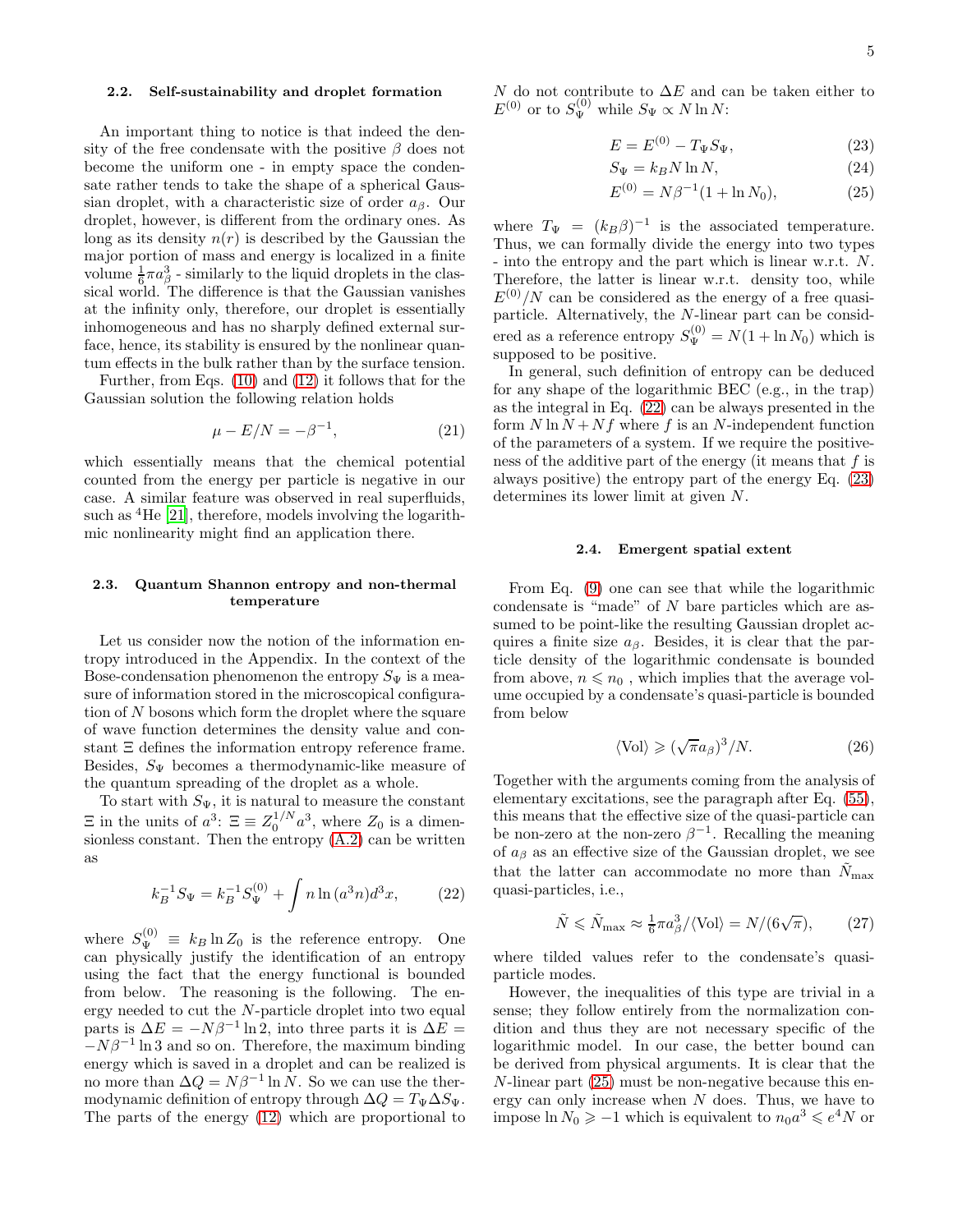$a_{\beta} \geqslant a/(\pi^{3/2}e^{4/3})$  (we remind that  $a_{\beta}$  is the mean size of the Gaussian droplet). As long as  $n \leq n_0$ , we obtain

<span id="page-5-1"></span>
$$
na^3 \leqslant n_0 a^3 \leqslant Ne^4,\tag{28}
$$

which implies that  $a_r/r \leqslant 1$ , where  $a_r = a/(Ne^4)^{1/3}$  is the quasi-particle effective size and  $r$  is the mean interparticle distance. Thus, the smallest volume of the system of N particles is nonzero but of the order  $a^3$ . This is crucially different from what the GP approach would yield - there no such effect appears, the Gaussian-type droplet can only form when the gas is placed into the external trapping potential of a special kind. It is interesting that the spatial extent exists in the worldvolumeformulated theories [\[22](#page-13-0)] (where it is postulated from the beginning), and also it is known to arise as the quantum effect in the quantum mechanics of point particles on non-commutative spaces [\[23](#page-13-1)]. In our case, however, no spatial extent was initially postulated (the bare particles were assumed to be point-like, according to the standard quantum-mechanical approach) and no quantum commutation rules were modified - instead, the non-zero size is an emergent quantum phenomenon due to the peculiar type of correlations between particles' wave-functions.

### 2.5. Effective potential and finite volume

As shown above, the value  $a^3$  is the smallest possible volume of the system of N particles whereas  $a_r \sim a/N^{1/3}$ is the size of a quasi-particle (for brevity, in this section we neglect the  $\mathcal{O}(1)$  factors such as those containing e and  $\pi$ ). One can argue that the condition [\(28\)](#page-5-1) means that states with  $na^3 > N$  can not be physically reached as particles commence to "overlap" each other. Therefore, the effective potential,

<span id="page-5-3"></span>
$$
V(n) \equiv V_{\beta} - \mu n,\tag{29}
$$

is confined to the given bounds, see Fig. [3.](#page-5-2) In particular, it is naturally bounded from below because  $na^3 \ln (na^3) \ll N \ln N$ . A similar condition holds for the central density which implies that  $a_{\beta}/a > 1$  (the droplet's volume must not be smaller than the smallest one). Therefore, our potential for the positive  $\beta$  has two minima, one being located at zero, and the other being at the limit value corresponding to maximally dense packing. The latter is usually deeper and hence defines the ground state. For the system with a finite number of particles, such as our droplet, the density of a dense packing is much larger than its central density  $n_0$ . The depth of this minimum can be controlled with a quadratic term, see Fig. [3.](#page-5-2) If one considers this potential with the extra quadratic (chemical potential) term one can find that negative chemical potentials shift the local maximum to the large values. At  $\ln(na^3) = 1 - \mu_{max}/\beta^{-1}$  the minimum at zero becomes deeper and the maximally dense packing state is not the ground state anymore hence the system can not be self-sustained anymore.



<span id="page-5-2"></span>FIG. 3: The effective potential [\(29\)](#page-5-3) for the logarithmic BEC for zero and large negative chemical potentials

The size of the droplet is defined by a parameter  $\beta$  and by putting more and more particles into the system the maximum density can be reached when  $na^3 \approx N$  which means  $a_{\beta} \approx a$ . One might expect that at a given N one can get a denser condensate by putting it inside a trap, but the size of this trap should be smaller than  $a_{\beta}$ . In this case the zero minimum of the effective potential is responsible for the ground state. It should be noted here that if one selects the harmonic trap to identify such a phase transition it might be rather difficult as the ground state for both phases is still described by the Gaussian functions, only of a different width. A clearer way would be to use a non-harmonic trap so that a phase transition should reveal itself through the change in the shape of the droplet.

As for the case of the negative  $\beta$ , the ground state is determined there by the minimum of the effective potential at  $na^3 = 1$ . We found that this state can not be self-bound and can be confined only in a trap.

# <span id="page-5-0"></span>3. LOGARITHMIC BEC IN A TRAP

First we consider the logarithmic BEC placed in the infinite-walled spherical square-well potential of radius d. As one can see from [\(31\)](#page-6-0), the condensate density in a trap can be much larger than for a free droplet, see Fig. [4](#page-6-1) for the case of positive  $\beta$ . When the size of trap d is much larger than the characteristic size of the droplet  $a_{\beta}$ , the condensate does not "sense" the trap and behaves like a self-bounded Gaussian droplet. As long as  $d \sim$  $a_{\beta}$  the condensate begins loosing its Gaussian shape and becomes denser in the center. In the case of the negative  $\beta$  there is no localized solution and condensate tends to fill the whole trap of any size. It should be noted that the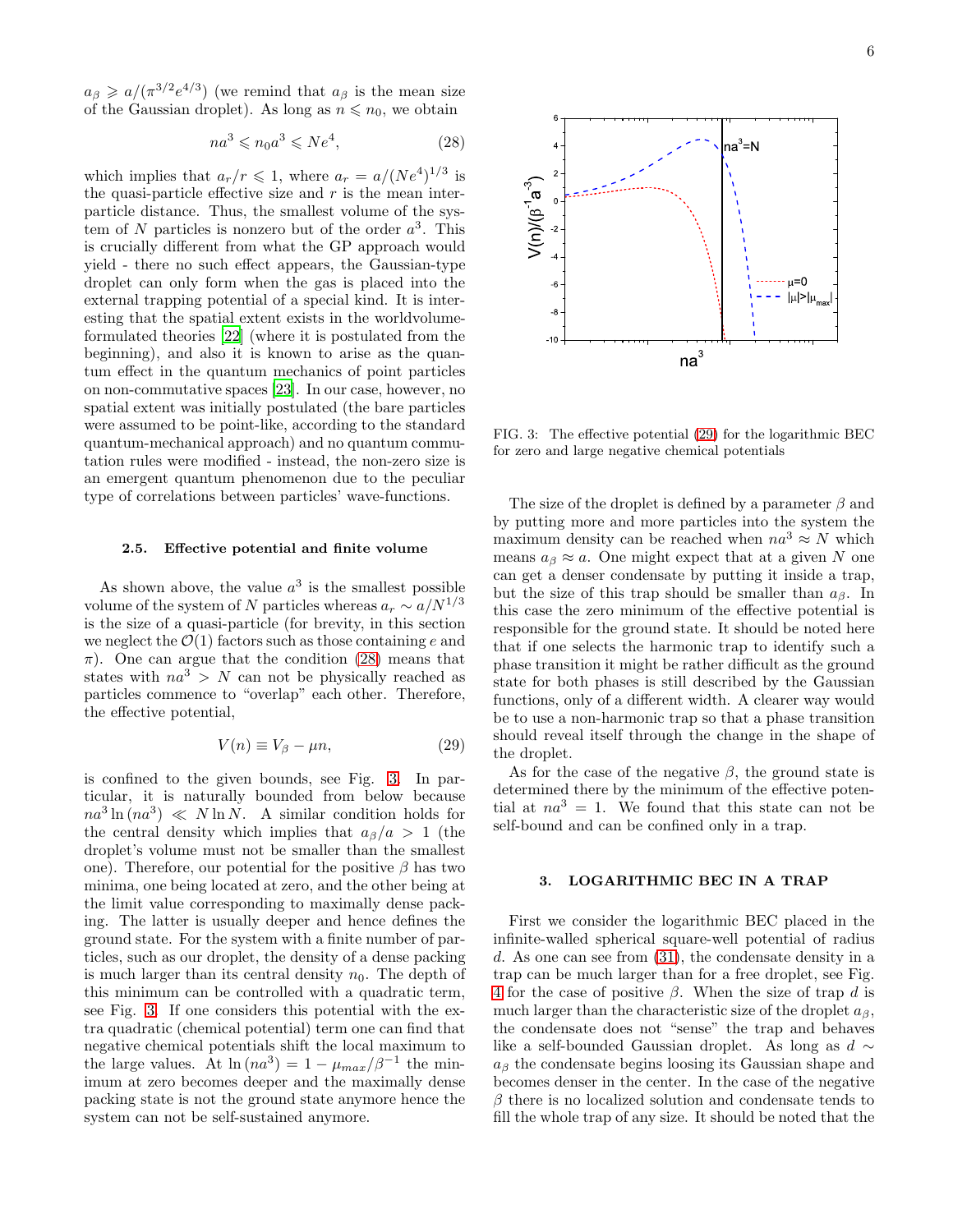condensate density profile does not depend on the quasiparticle's size and only determines the possible number of particles in the condensate.



<span id="page-6-1"></span>FIG. 4: The density of the logarithmic BEC in the infinitewalled spherical well of radius d.

Now, let us place the logarithmic condensate into the

isotropic harmonic trap of frequency  $\omega$ . Then the equation [\(2\)](#page-1-0) reduces to the following one

$$
-\frac{\hbar^2}{2m}\Delta\Psi + \left[\frac{1}{2}m\omega^2r^2 - \mu - \beta^{-1}\ln\left(a^3\Psi^2\right)\right]\Psi = 0, (30)
$$

where  $a_{\omega} = \sqrt{\hbar/m\omega}$  is the characteristic width of the harmonic trap. Unlike the previous (free) case, the exact normalized solution of this equation exists both for positive and negative  $\beta$ 's and still has the Gaussian form:

<span id="page-6-0"></span>
$$
n(r) = n_0(\omega)e^{-(r/a_{\beta\omega})^2}, \qquad (31)
$$

where

 $n_0(\omega) \equiv \pi^{-3/2} N/a_{\beta\omega}^3$ ,  $a_{\beta\omega} \equiv$  $\int 2A_{\beta}$  $\frac{2\pi\mu}{1-\chi} =$  $\hbar$  $\frac{n}{\sqrt{m\epsilon_{\omega\beta}}},$ (32)

and

$$
\chi \equiv -\operatorname{sign}(\beta)\sqrt{1 + (2A_{\beta}/a_{\omega}^2)^2} = -\operatorname{sign}(\beta)\sqrt{1 + (\hbar\omega\beta)^2},
$$
\n(33)

so that the values  $\epsilon_{\omega\beta} = (1 - \chi)/\beta$  and  $\sigma$  are never negative. The normalization condition yields the allowed value of the chemical potential:

$$
\mu_{\omega} = \frac{3}{2} \beta^{-1} \left[ 1 - \chi - \ln \left( \frac{m a^2 N^{2/3}}{\pi \hbar^2} \frac{1 - \chi}{\beta} \right) \right] = -\beta^{-1} \ln \left( N / N_0(\omega) \right),\tag{34}
$$

where

$$
N_0(\omega) \equiv \pi^{3/2} (a_{\beta\omega}/a)^3 e^{\frac{3}{2}(1-\chi)}, \tag{35}
$$

and in the limit  $\omega \to 0$  at the positive  $\beta$  the expressions expectedly reduce to those from the previous section,  $N_0(\omega = 0) = N_0$ .

By analogy with the spherical-wall case one can show

that when  $\hbar \omega \gg \beta^{-1}$  (which is equivalent to  $a_{\omega} < a_{\beta}$ ) the central density in the trap can be considerably larger than the central density of the droplet. But of course it can not be infinitely large because the condensate density has an upper bound [\(28\)](#page-5-1).

Further, the energy of the system is given by

$$
E[n] = 4\pi \int_{0}^{\infty} \left\{ \frac{\hbar^2}{2mn} (\vec{\nabla}\sqrt{n})^2 + \frac{1}{2} m \omega^2 r^2 - \beta^{-1} \left[ \ln(na^3) - 1 \right] \right\} n r^2 dr,\tag{36}
$$

hence the energy per particle becomes

$$
E_{\omega}/N = \frac{3}{2}\beta^{-1}\left[\frac{5}{3} - \chi - \ln\left(\frac{ma^2 N^{2/3}}{\pi \hbar^2} \frac{1-\chi}{\beta}\right)\right] = \beta^{-1}\left[1 - \ln\left(N/N_0(\omega)\right)\right].\tag{37}
$$

The relation  $\mu_{\omega} - E_{\omega}/N = -\beta^{-1}$  holds, similarly to the

case of the condensate without a trap, which means that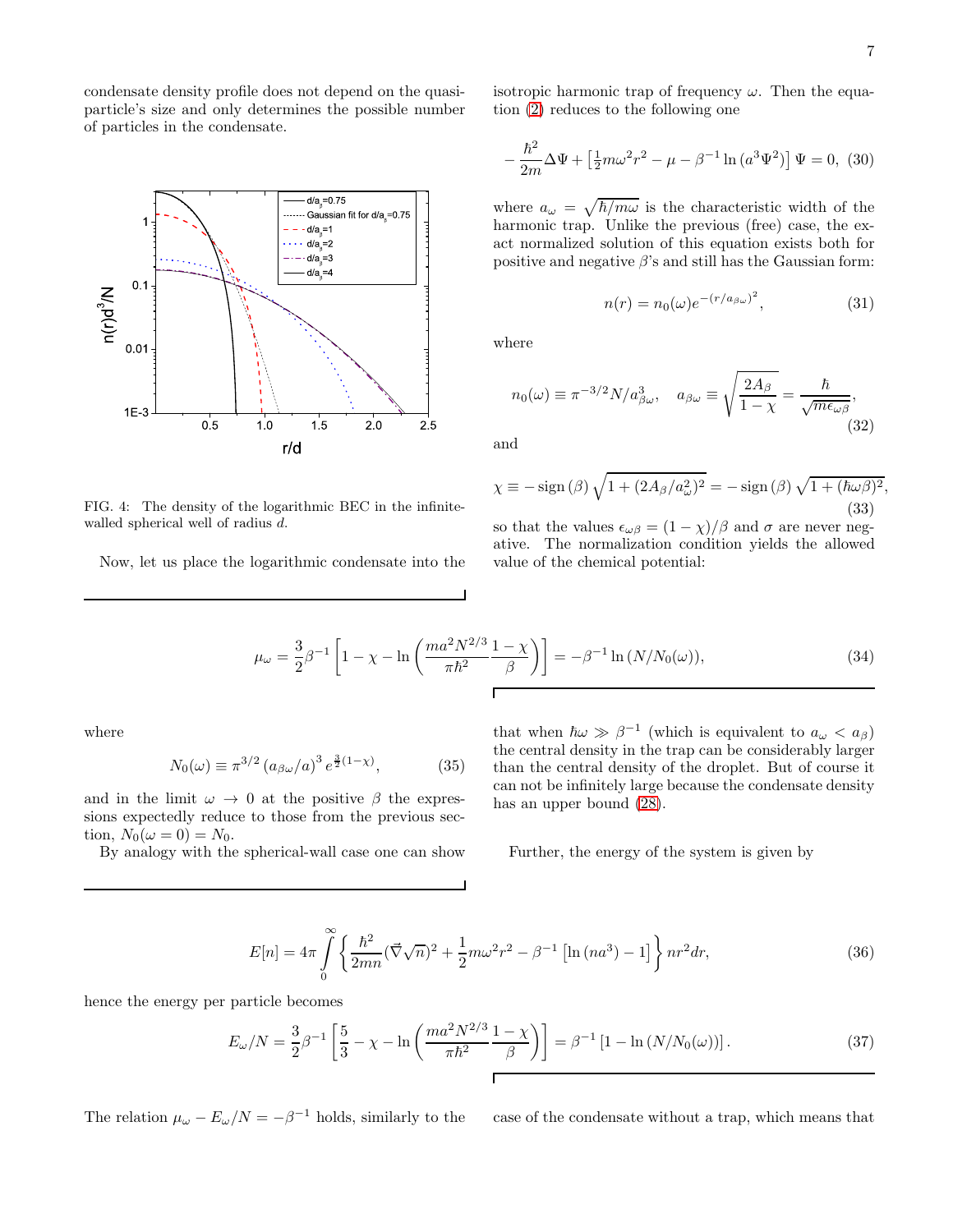the chemical potential counted from the condensate energy per particle is negative (positive) for the positive (negative)  $\beta$ . The plot of the energy in  $\beta^{-1}N_0$  units for the logarithmic BEC in an isotropic harmonic trap as functions of a number of particles in  $N_0$  units is given in Fig. [5.](#page-7-0)



<span id="page-7-0"></span>FIG. 5: The energy of the logarithmic BEC in an isotropic harmonic trap versus the number of particles for different values of  $\beta^{-1}/\hbar\omega$ .

#### 3.1. Effective potential and linear stability

The effective potential in this case is defined as

$$
V_{\text{eff}}(r) \equiv \frac{1}{2}m\omega^2 r^2 - \beta^{-1} \ln (a^3 \Psi^2(r)).
$$
 (38)

Being evaluated on the solution [\(31\)](#page-6-0) it becomes:

$$
V_{\text{eff}}(r) = \frac{1}{2}m\omega_{\text{eff}}^2 r^2 + \mu_{\omega} - \frac{3}{2}\hbar\omega_{\text{eff}},
$$
 (39)

where

$$
\omega_{\text{eff}} = \epsilon_{\omega\beta}/\hbar = \beta^{-1} \left( 1 + \text{sign}(\beta) \sqrt{1 + (\hbar \omega \beta)^2} \right) / \hbar. \tag{40}
$$

Therefore, the effect from the logarithmic term here is that it replaces the trap frequency with the modified one which depends on  $\beta$  and it is always non-negative regardless of the signs of  $\omega$  or  $\beta$ <sup>1</sup>. Thus, the coefficient at  $r^2$ 

is non-negative regardless of the sign of  $\beta$  either, hence, the Gaussian solution [\(31\)](#page-6-0) is stable both at a positive and negative  $\beta$ . Moreover, it stays stable at arbitrary small  $\hbar\omega\beta$  unless the latter vanishes exactly - then the negative- $\beta$  solution decays, in agreement with the result from the previous section. This feature shows another difference of the logarithmic BEC from the GP one - the latter decays when the non-linear coupling (proportional to the scattering length) becomes negative. These properties are essentially rooted in the sign-changing property of the logarithm discussed in the introductory part of the paper.

### 3.2. Mechanical stability and related bounds

As for the mechanical stability the arguments given for the no-trap case can be easily generalized for our case: for the logarithmic condensate to be stable in a harmonic trap the following inequality must hold

<span id="page-7-1"></span>
$$
\beta^{-1} [1 - \ln (N/N_0(\omega))] < 0, \tag{41}
$$

whose physical implications are to be discussed now.

As long as the coupling is not necessarily positive now we must distinguish two cases:

(a) Positive  $\beta$ . The inequality [\(41\)](#page-7-1) brings, as in the notrap case, the lower bound for the number of condensate particles, with the only difference that now it becomes  $\omega$ -dependent

$$
N > N^{(+)} = eN_0(\omega) = \pi^{3/2} \left(\frac{a_{\beta\omega}}{a}\right)^3 e^{\frac{1}{2}(3|\chi|+5)}
$$

$$
= \left(\frac{2\pi}{|\chi|+1}\right)^{3/2} \left(\frac{a_{\beta}}{a}\right)^3 e^{\frac{1}{2}(3|\chi|+5)}, \tag{42}
$$

so it can be regulated by adjusting the trap's frequency. Similarly to the no-trap case, this bound implies that one can not create the logarithmic condensate with just any amount of initial (bare) particles - it must be larger than the critical value  $N^{(+)}$  which is frequency-dependent now. If the frequency energy is much smaller than the logarithmic coupling,  $\hbar \omega \ll \beta^{-1}$ , then the critical value is a quadratic function of the frequency:

$$
N^{(+)} = eN_0 \left[ 1 + \frac{3}{8} (\hbar \omega \beta)^2 \right] + \mathcal{O}\left( (\hbar \omega \beta)^4 \right), \qquad (43)
$$

where  $N_0$  was defined in the no-trap case. If the frequency energy is much larger than the logarithmic coupling,  $\hbar \omega \gg \beta^{-1}$ , then the critical value grows exponentially with an increasing frequency:

$$
N^{(+)} \approx \pi^{3/2} (a_{\omega}/a)^3 \exp\left(\frac{3}{2}\hbar\omega\beta\right),\tag{44}
$$

which means that the trapping potential dominates over the logarithmic term in the wave equation, and the condensate goes into another phase.

<sup>1</sup> This effect is similar to what happens in quantum mechanics on non-commutative spaces where the motion of the particle placed in a harmonic trap stays oscillatory but it is determined not by the bare frequency but by the modified one containing the noncommutativity parameter [\[23\]](#page-13-1).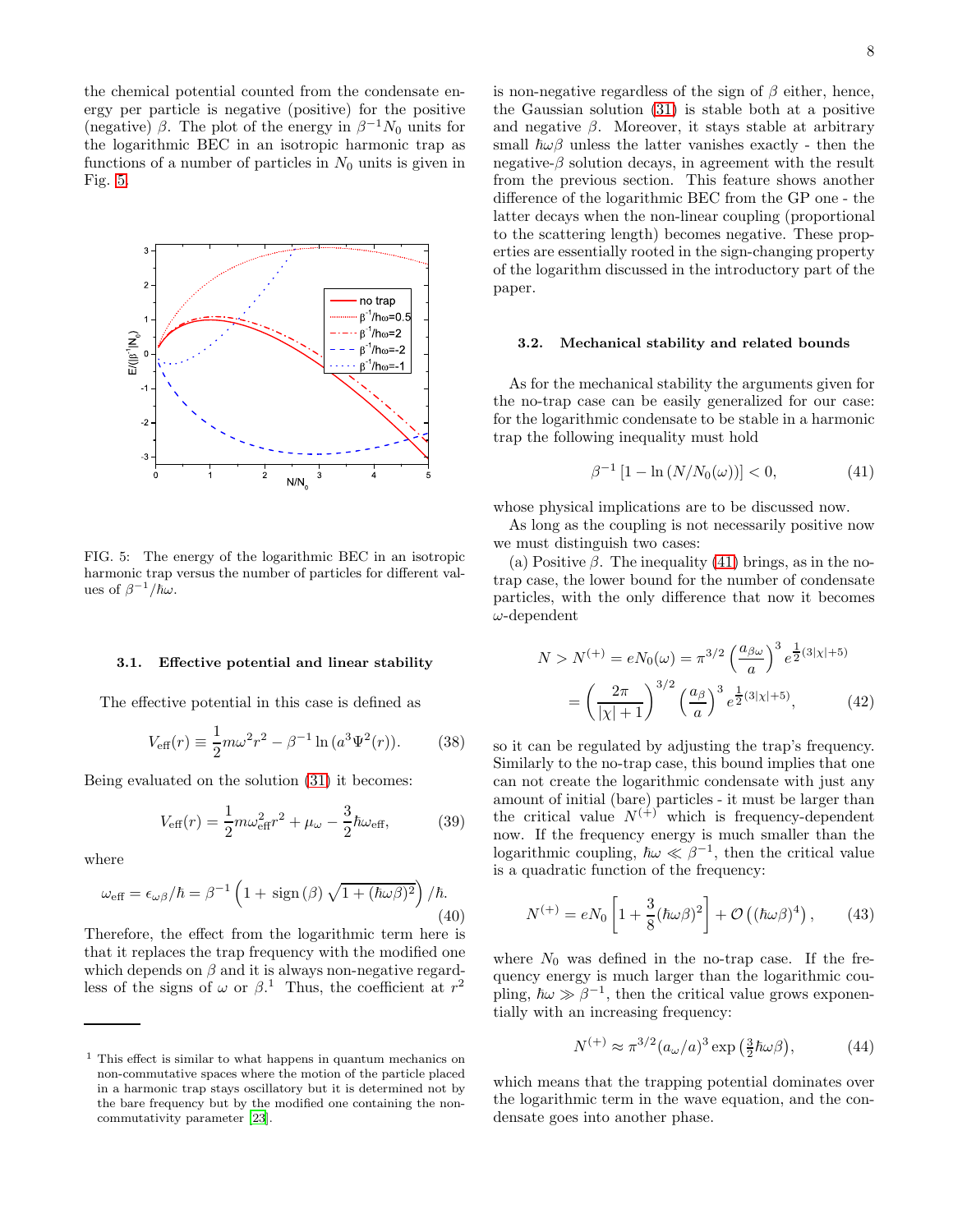(b) Negative  $\beta$ . There appears the upper bound for the number of condensate particles which is also  $\omega$ -dependent

$$
N < N^{(-)} = eN_0(\omega) = \pi^{3/2} \left(\frac{a_{\beta\omega}}{a}\right)^3 e^{-\frac{1}{2}(3|\chi| - 5)}
$$
\n
$$
= \left(\frac{2\pi}{|\chi| - 1}\right)^{3/2} \left(\frac{\sqrt{|A_\beta|}}{a}\right)^3 e^{-\frac{1}{2}(3|\chi| - 5)}. \quad (45)
$$

This critical value can be also regulated by the trap's frequency. If the frequency energy is much smaller than the logarithmic coupling,  $\hbar \omega \ll \beta^{-1}$ , then the critical value scales as the inverse cube of the frequency:

$$
N^{(-)} \approx e\pi^{3/2} (a_{\beta\omega m}/a)^3,
$$
 (46)

where  $a_{\beta\omega m} \equiv a_{\omega}^2 / \sqrt{|A_{\beta}|} = \omega^{-1} \sqrt{\frac{2}{m|\beta|}}$  is another length scale. When the frequency vanishes,  $N^{(-)}$  diverges which indicates that at negative  $\beta$  there is no Gaussian solution for the logarithmic condensate in empty space, as was mentioned in the previous section. If the frequency energy is much larger than the logarithmic coupling,  $\hbar \omega \gg \beta^{-1}$ , then the critical value vanishes exponentially with increasing frequency:

$$
N^{(-)} \approx \pi^{3/2} (a_{\omega}/a)^3 \exp\left(-\frac{3}{2}\hbar\omega|\beta|\right),\tag{47}
$$

as the trapping potential dumps the logarithmic-term effects and thus destroys the logarithmic condensate.

### 4. EXCITATIONS IN THE LOGARITHMIC BEC

Small fluctuations in quantum Bose liquids can be conditionally cast into two classes - collective modes and elementary excitations. The former describe the motion of the liquid or a large part thereof as a whole, the latter are localized and can be viewed as particle-like objects. Although, due to the particle-wave duality there is no exact border between these classes: for instance, a phonon which is a quantum of collective vibrational modes can be also described as an elementary excitation via the Bogoliubov approach.

The collective mode of the logarithmic BEC is governed by the second-rank tensor ("acoustic metric") corresponding to the conformally-flat Lorentzian manifold [\[12\]](#page-12-11). That result can be easily transferred to the condensed matter physics provided that the fundamental velocity constant is assumed to be the speed of sound. Here we consider the other class, elementary excitations, for the logarithmic condensate in the empty space. To this effect we perform the second quantization by going from the wave-functions  $\Psi$  to the field operators via the Bogoliubov decomposition

$$
\Psi \to \hat{\Psi} = \sqrt{n_0} + \delta \hat{\Psi}, \qquad (48)
$$

where  $n_0$  is the density of the condensate (for simplicity we assume the latter being uniform which is a valid approximation at the length scales are smaller compared with the size of the droplet),  $\delta \Psi$  is the operator of excitations,  $[\delta \hat{\Psi}, \delta \hat{\Psi}^{\dagger}] = \theta$ , and throughout the paper the non-polynomial functions of operators are defined as the Taylor series of matrices, as usual. One of the simplest forms of the Hamiltonian can be easily deduced from Eq. [\(1\)](#page-0-0) assuming the normal-ordering approximation

$$
\hat{H} = \int d\mathbf{r} \left[ -\hat{\Psi}^{\dagger} \frac{\hbar^2}{2m} \Delta \hat{\Psi} - \beta^{-1} : \hat{\Psi}^{\dagger} \hat{\Psi} \ln \left( a^3 \hat{\Psi}^{\dagger} \hat{\Psi} \right) : \right],
$$
\n(49)

where the colon means the normal ordering of the operators. Upon applying the Bogoliubov decomposition, we obtain

$$
\hat{H} - \mu \hat{N} = \left[ \epsilon_0 - \beta^{-1} \left( 1 + \ln \left( a^3 n_0 \right) \right) \right] \delta \hat{\Psi}^\dagger \delta \hat{\Psi} - \frac{\beta^{-1}}{2} \left( \delta \hat{\Psi}^2 + \delta \hat{\Psi}^{\dagger 2} \right),
$$
\n(50)

when omitting non-quadratic terms; here we denote  $\epsilon_0 \equiv$  $p^2/2m - \mu$ , p being the absolute value of the momentum vector. Upon applying the Bogoliubov diagonalization procedure we obtain

$$
\hat{H} - \mu \hat{N} = \epsilon \hat{b}^{\dagger} b,\tag{51}
$$

$$
\epsilon^2 \equiv \left[ \epsilon_0 - \beta^{-1} \left( 1 + \ln \left( a^3 n_0 \right) \right) \right]^2 - \beta^{-2}, \quad (52)
$$

where  $\hat{b}^{\dagger}$  and  $\hat{b}$  are the creation and annihilation operators of the quasi-particles with momenta  $\mathbf{p}, \; [\hat{b}, \hat{b}^{\dagger}] =$  $[\delta\hat{\Psi}, \delta\hat{\Psi}^{\dagger}]$ , defined as the linear combinations

$$
\delta\hat{\Psi} = \kappa \hat{b} + \sqrt{\kappa^2 - 1} \hat{b}^{\dagger},
$$
  

$$
\delta\hat{\Psi}^{\dagger} = \sqrt{\kappa^2 - 1} \hat{b} + \kappa \hat{b}^{\dagger},
$$

where

$$
\kappa \equiv -\frac{\kappa_2}{\sqrt{2}} \left(\kappa_1^2 - \kappa_2^2\right)^{-1/4} \left(\kappa_1 - \sqrt{\kappa_1^2 - \kappa_2^2}\right)^{-1/2},
$$
  
\n
$$
\kappa_1 \equiv \epsilon_0 - \beta^{-1} \left(1 + \ln(a^3 n_0)\right),
$$
  
\n
$$
\kappa_2 \equiv \beta^{-1},
$$

and we can write the dispersion relation for the excitations of the logarithmic BEC in the form

<span id="page-8-0"></span>
$$
\epsilon(p) = \sqrt{\left[\frac{p^2}{2m} - \mu - \beta^{-1} \left(1 + \ln\left(a^3 n_0\right)\right)\right]^2 - \beta^{-2}}, \tag{53}
$$

and also we assume  $\beta$  to be positive for the remainder of this section<sup>2</sup> , therefore, the value of the chemical potential can be borrowed from Eq. [\(10\)](#page-2-1). As compared

<sup>&</sup>lt;sup>2</sup> The condensate with the negative  $\beta$  in the empty space can not be described by the Gaussian, therefore, its treatment would be more complex and model-dependent. Although, one cannot exclude that some results of this section will also be applicable for the negative- $\beta$  sector of the model.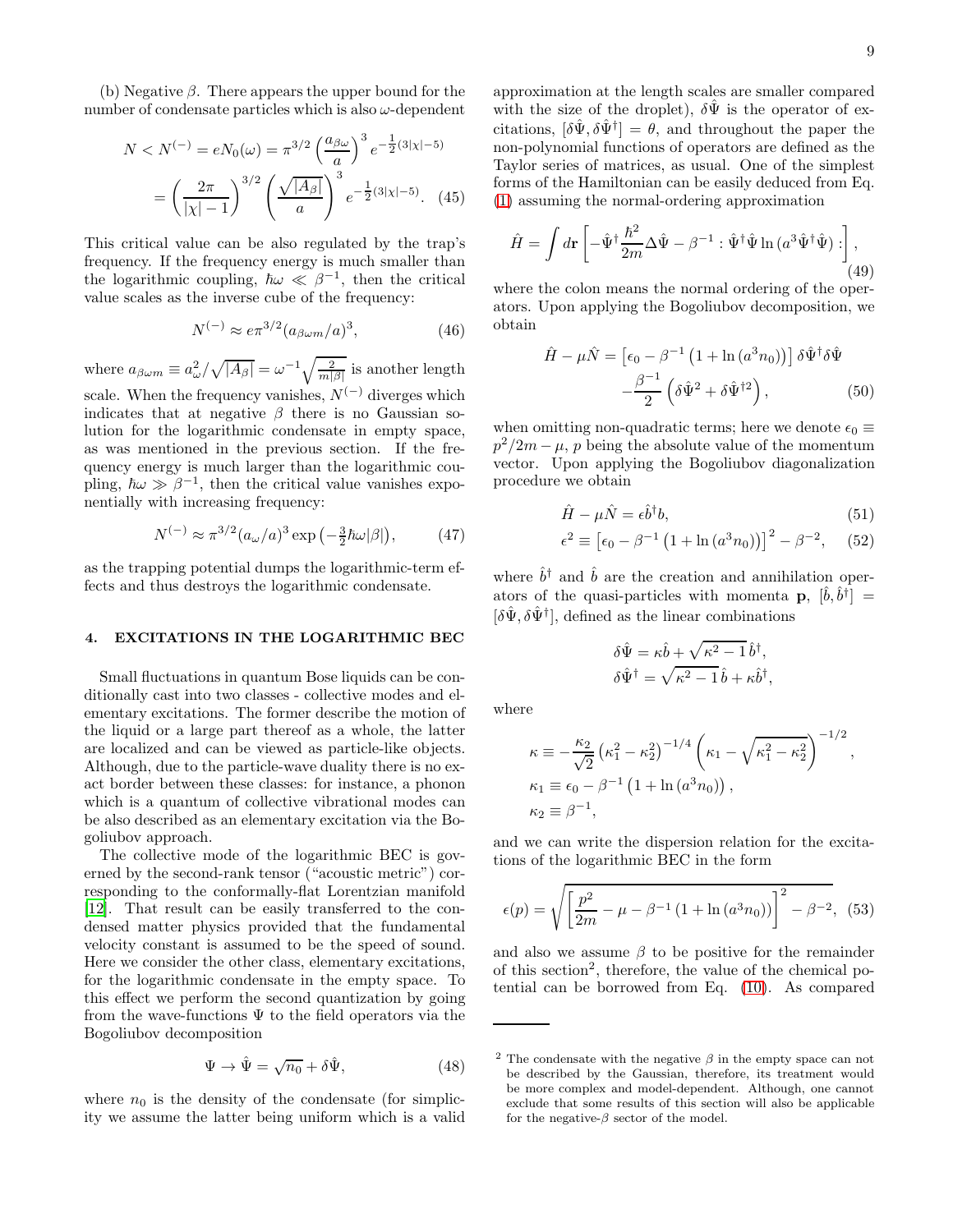with the dispersion relation for the excitations in the GP condensate [\[18\]](#page-12-17),

$$
\epsilon_{\rm GP}(p) = \sqrt{\frac{p^2}{2m} \left( \frac{p^2}{2m} + 2n_0 U_0 \right)},
$$

the dispersion for the logarithmic Bose liquid has a num-

ber of drastic differences.

The first thing to notice is that the requirement of nonnegative energy points out the existence of the forbidden region of momenta (where  $\epsilon$  becomes negative or even complex which indicates instability issues). The forbidden momenta region is given by the inequality (we are neglecting the chemical potential for the moment)

<span id="page-9-0"></span>
$$
\beta^{-1}\ln\left(a^3 n_0\right) \leqslant \left(\frac{p^2}{2m}\right)_{\text{forbid}} \leqslant \beta^{-1}\left[\ln\left(a^3 n_0\right) + 2\right] \quad \text{if} \quad \ln\left(a^3 n_0\right) > 0,\tag{54}
$$

$$
0 \leqslant \left(\frac{p^2}{2m}\right)_{\text{forbid}} \leqslant \beta^{-1} \left[ \ln \left( a^3 n_0 \right) + 2 \right] \quad \text{if} \quad \ln \left( a^3 n_0 \right) \leqslant 0,\tag{55}
$$

and this region only exists if the upper bound  $\ln(a^3n_0)+2$ is positive-valued. The latter condition is equivalent to  $r_0/e^{2/3} > a$  where  $r_0 = n_0^{-1/3}$  is the average spacing between quasi-particles. Therefore, the appearance of the gap in the momentum space is in fact another manifestation of the emergent spatial extent phenomenon discussed above.

Thus, depending on the value of the background condensate density the momentum space of the model can contain forbidden regions and thus can have a non-trivial topology. To see the full picture, we introduce two auxiliary values of dimensionality energy

$$
\epsilon_1 \equiv \beta^{-1} \ln \left( a^3 n_0 \right) + \mu,\tag{56}
$$

$$
\epsilon_2 \equiv \epsilon_1 + 2\beta^{-1} > \epsilon_1,\tag{57}
$$

then the dispersion relation [\(53\)](#page-8-0) can be rewritten in the form

$$
\epsilon(p) = \sqrt{\left(\frac{p^2}{2m} - \epsilon_1\right)\left(\frac{p^2}{2m} - \epsilon_2\right)},\tag{58}
$$

which is more convenient when classifying dispersion relations according to the topology of the momentum space. We distinguish the following cases:

(i)  $\epsilon_2$  < 0. Then  $\epsilon_1$  must be negative as well, therefore, energy vanishes nowhere and the topological structure of the momentum space is trivial. The quasiparticle's spectrum is fully gapped and equivalent to that of the massive relativistic particle moving in the 4D spacetime with the fundamental velocity constant determined by the speed of sound  $\bar{c}$ :

$$
\epsilon = \sqrt{p^2 \bar{c}^2 + m_{\star}^2 \bar{c}^4} + \mathcal{O}(p^4/m^2) = \Delta + \frac{p^2}{2m_{\star}} + \mathcal{O}(p^4/m^2),
$$
\n(59)

where

$$
\Delta = \sqrt{\epsilon_1 \epsilon_2}, \quad m_{\star} = -\frac{2\Delta}{\epsilon_1 + \epsilon_2} m,
$$

$$
\bar{c} = \sqrt{-\frac{\epsilon_1 + \epsilon_2}{2m}} = \sqrt{\frac{\beta^{-1} - \epsilon_2}{m}}.
$$
(60)

To allow the excitations of this type, the background condensate density must be below the first threshold value

$$
n_0 < n_T,\tag{61}
$$

where

Г

$$
n_T \equiv a^{-3} e^{-\mu \beta - 2} = \frac{1}{e^2 a^3} \frac{N}{N_0} = \frac{N}{e^5 \pi^{3/2} a_\beta^3}.
$$
 (62)

(ii)  $\epsilon_2 = 0$ . Then  $\epsilon_1 = -2\beta^{-1}$  and thus it is still negative, in the momentum space there appears a zeroenergy point, at  $p = 0$ , so the topological structure is still trivial and this case can be treated as a limit of the previous one. The quasi-particle's spectrum in the vicinity of this point is equivalent to that of a phonon or a massless relativistic particle moving in a spacetime with the fundamental velocity constant  $c_0$ :

$$
\epsilon^2 = c_0^2 p^2 + \mathcal{O}(p^4),\tag{63}
$$

where the speed of sound is given by

$$
c_0 \equiv 1/\sqrt{m\beta},\tag{64}
$$

so that  $c_0 = c_s$ , cf. Eq. [\(7\)](#page-2-4). To allow the excitations of this type, the background condensate density must be equal to the first threshold

$$
n_0 = n_T. \tag{65}
$$

(iii)  $\epsilon_2 > 0$ ,  $\epsilon_1 < 0$ . To allow the excitations of this type, the background condensate density must lie between the first and second threshold values

$$
n_T < n_0 < e^2 n_T,\tag{66}
$$

then in the momentum space there appears a zero-energy sphere of radius  $p = \sqrt{2m\epsilon_2}$ . The positive-energy modes are only located outside it, the quasiparticle's spectrum in the vicinity of this sphere is equivalent to that of a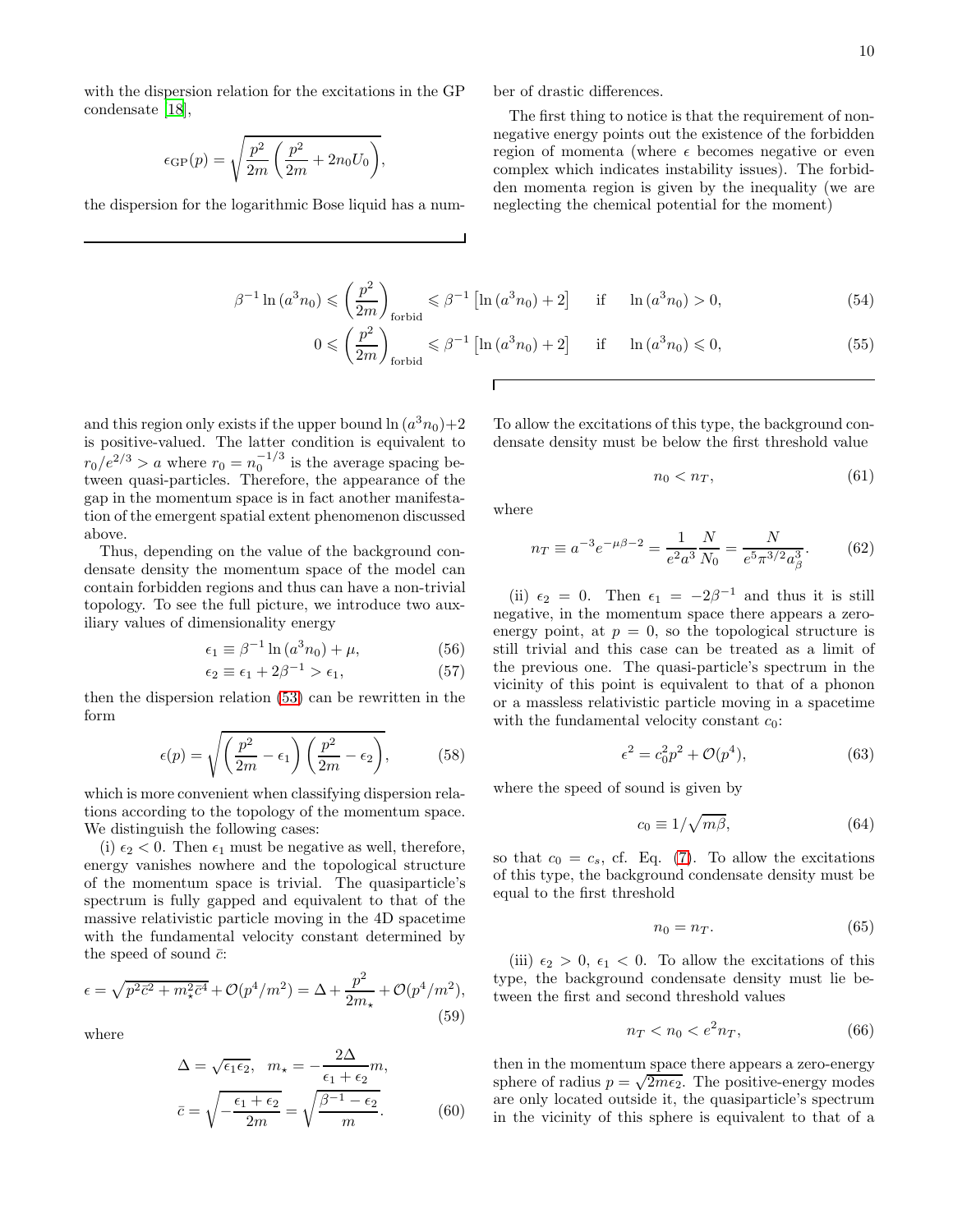tachyonic particle moving in a spacetime with the fundamental velocity constant  $c_2$ :

<span id="page-10-0"></span>
$$
\epsilon^2 = p^2 c_2^2 + m_2^2 c_2^4 + \mathcal{O}\left((p^2 - 2m\epsilon_2)^2\right),\qquad(67)
$$

where the speed of sound and imaginary mass are

$$
c_2 = \sqrt{\frac{\epsilon_2 - \epsilon_1}{2m}}, \quad m_2 = 2i\sqrt{\frac{\epsilon_2}{\epsilon_2 - \epsilon_1}}m.
$$
 (68)

In particle physics such models are usually rejected as incompatible with Lorentz symmetry but in our case this can not be a valid reason: this symmetry is not a fundamental but rather an emergent phenomenon which appears at the lowest levels of energy.

(iv)  $\epsilon_2 > 0$ ,  $\epsilon_1 = 0$ . This happens when the background density approaches the second threshold

$$
n_0 = e^2 n_T,\t\t(69)
$$

then in the momentum space there appears the zeroenergy sphere of radius  $p = \sqrt{2m\epsilon_2}$  and the zero-energy point at  $p = 0$ . This leads to degeneracy and the appearance of two zero-energy states. The first mode is identical to the mode described in the previous item upon setting  $\epsilon_1$  to zero. The other mode, the one with vanishing p, has the formal dispersion relation:

$$
\epsilon^2 = -\frac{\epsilon_2}{2m}p^2 + \mathcal{O}\left(p^4\right),\tag{70}
$$

which is of the quaternionic or 4D Euclidean  $(SO(4))$ symmetric) type. However, this dispersion is only valid at  $p = 0$ , therefore, this mode is non-propagating.

(v)  $\epsilon_2 > 0$ ,  $\epsilon_1 > 0$ . This corresponds to the density growing above the second threshold

$$
n_0 > e^2 n_T,\t\t(71)
$$

then the momentum space gets split by two zero-energy spheres, of radii  $\sqrt{2m\epsilon_1}$  and  $\sqrt{2m\epsilon_2}$ , which leads to degeneracy and the appearance of two zero modes. Positive-energy modes form two bands,  $p < \sqrt{2m\epsilon_1}$  and  $p > \sqrt{2m\epsilon_2}$ . The first zero mode, located near the internal sphere  $\sqrt{2m\epsilon_1}$ , is described by the dispersion:

$$
\epsilon^2 = \frac{\epsilon_1 - \epsilon_2}{m} p^2 + 2\epsilon_1(\epsilon_2 - \epsilon_1) + \mathcal{O}\left((p^2 - 2m\epsilon_1)^2\right), (72)
$$

so it belongs to the above-mentioned quaternionic type with the only difference that now its energy is positive and the momentum does not vanish. The other zeroenergy mode is of the tachyonic type, it is equivalent to the one described by Eq. [\(67\)](#page-10-0).

To conclude, the topology of the momentum space of the logarithmic BEC excitations depends on the background value of the condensate's density. In its turn, depending on the topology of the momentum space their dispersion relations can cover all cases described by the symmetries of the special orthogonal groups of order four - massive relativistic, massless relativistic, tachyonic and quaternionic. The tachyonic (quaternionic) mode arises when the momentum space contains the zeroenergy sphere so that positive-energy states are located outside (inside) it. One can also notice that the dispersion relations become more and more exotic as the background density grows. This is in fact another manifestation of the above-mentioned emergent size effect.

### 5. CONCLUSION

In this paper we considered the toy model based on the logarithmic Schrödinger equation and applied it to describing the ground state and excitations of some hypothetical Bose condensate. That is why we did not specify why and how such sort of nonlinearity might exist in real Bose liquids. We only pointed out that LogSE, despite its simplicity, reveals an interesting class of solutions and it can possibly be adapted for a description of strongly- interacting Bose liquids. The important feature of the logarithmic BEC is that it can exist as a selfbound droplet since the logarithmic nonlinearity uniquely combines both an attractive and a repulsive interaction. But a self- sustainable solution may exist for the generalized GP equation in the case of a very large scattering length as well, where the combination of an attractive two-body interaction and a repulsive three-body interaction allows to manufacture self-bound quantum droplets [\[24\]](#page-13-2). Though one may suppose that such systems with a large scattering length are not "safe" against N-body interactions and, for example, a four-body interaction might destroy a droplet if it is too attractive while some high-order interaction might stabilize it. However, the logarithmic type of an interaction naturally has both the attractive and the repulsive parts which are formally neither two-body nor any other N-body interactions. Therefore, LogBEC does not need to introduce any extra interaction terms in order to get a stable self-sustainable solution.

We found that the self-bound ground state, Gaussian droplet, can only exist at a positive parameter  $\beta$  and its energy is bounded both from below and from above. It is provided by the fact that the potential energy can be both positive and negative whose behaviour is defined by its logarithmic dependence on density. The effective potential for such state is of the harmonic trap type whose frequency is defined by a parameter  $\beta$ . The logarithmic BEC with a negative parameter  $\beta$  can not have the selfbound state and only exists in a trap. We found that in the harmonic trap the solution is always of the Gaussian type for the parameter  $\beta$  of any sign and value.

We justified the existence of the characteristic quasiparticle's size which limits the maximum density and the ground state energy of the condensate. This characteristic size naturally arises if we directly require the positiveness of the additive part of the ground state energy [\(23\)](#page-4-1).

Finally, we studied the elementary excitations and demonstrated that depending on the topological struc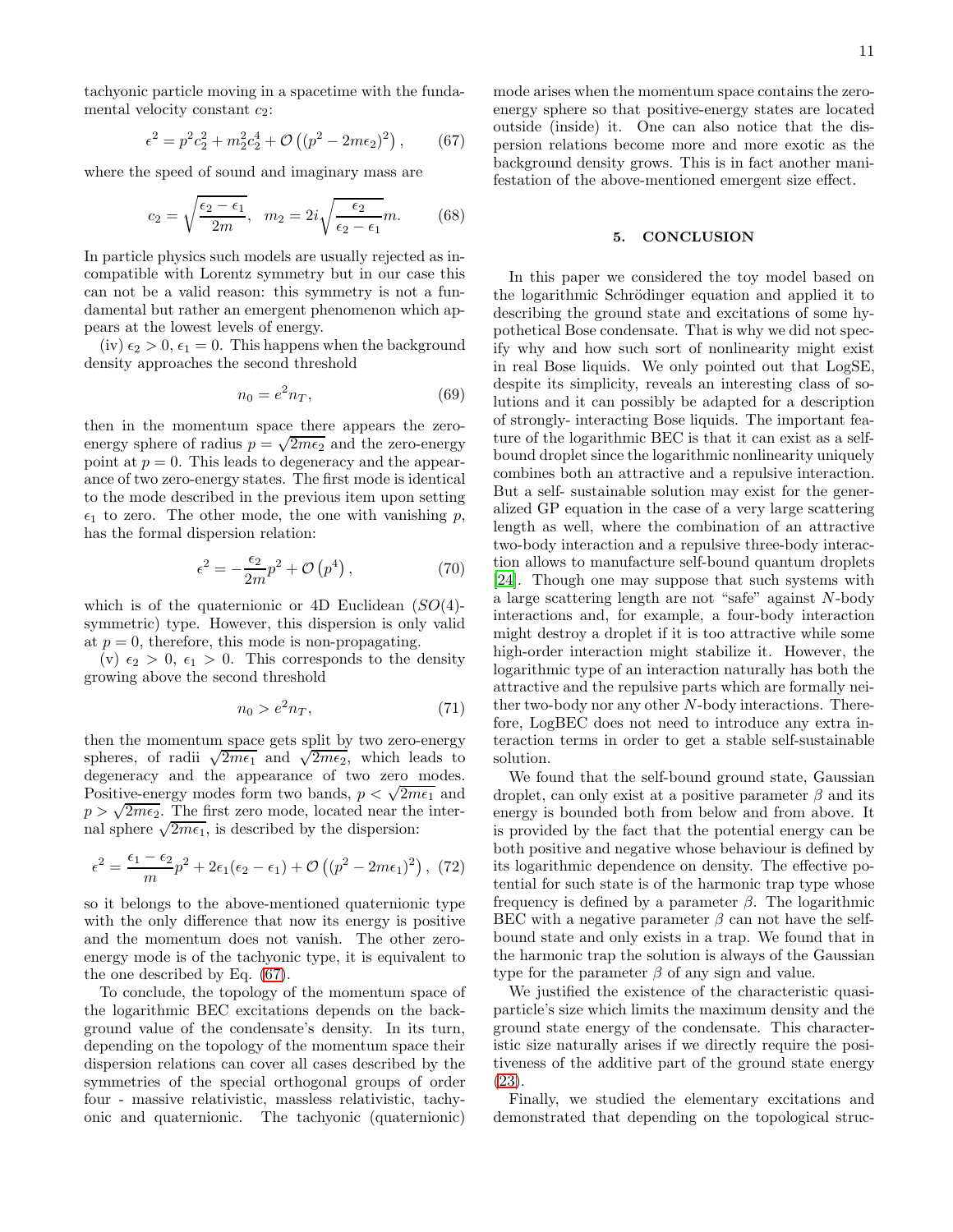ture of the momentum space their dispersion relations can be of the massive relativistic, massless relativistic, tachyonic and quaternionic type.

#### Acknowledgments

K.Z. is grateful to D. Anchishkin, D. Churochkin and Yu. Sitenko for fruitful discussions, as well as to A. A. for supporting his visits to the Stellenbosch node of the National Institute for Theoretical Physics. This work was supported under a grant of the National Research Foundation of South Africa.

### Appendix: Logarithmic Schrödinger Equation

There exist at least two ways of how the logarithmic Schrödinger equation (LogSE) can be introduced. The original one is based on the separability argument - the LogSE is the only local Schrödinger equation (apart from the conventional linear one) which preserves the separability of the product states: the solution of the LogSE for a composite system is a product of the solutions for uncorrelated subsystems [\[6](#page-12-5)].

The second way is based on arguments which come from open quantum systems and quantum information theory [\[10](#page-12-9)]. It is relatively less known and thus deserves to be mentioned here. Let us consider a multiparticle (sub)system whose dynamics is described by the Hamiltonian-type operator  $\hat{H}$ . Besides, this subsystem is in contact with its environment so that there is an exchange of energy and information. The state of the system is described by the vector  $|\Psi\rangle$ . If the Hamiltonian does not depend on a wave function then in the Schrödinger coordinate representation we recover the linear differential equation for Ψ.

However, in general the interactions between the particles comprising the subsystem depend on the distribution  $|\Psi|^2$  of the particles in the configuration space. To determine this distribution, i.e., to extract, transfer and store the information in a particular configuration of matter, one requires a certain amount of energy per bit, call it  $\varepsilon$ . The information acquired upon measurement of the state is proportional to the logarithm of the probability of an outcome Ψ, i.e.,

$$
I_{\Psi} = -\log_2(\Xi|\Psi|^2) = -\ln(\Xi|\Psi|^2)/\ln 2, \tag{A.1}
$$

and the associated Shannon entropy of the subsystem is given by<sup>3</sup>

<span id="page-11-0"></span>
$$
S_{\Psi} = -\zeta k_B \langle \Psi | \ln \left( \Xi |\Psi|^2 \right) | \Psi \rangle, \tag{A.2}
$$

where  $k_B$  is the Boltzmann constant,  $\zeta$  is the sign function chosen in such a way that  $S_{\Psi}$  stays positive. This entropy approaches minimum on delta-like distributions and maximizes on uniform ones, therefore, it can be used as a measure of "spreading" of the probability distribution described by Ψ. Here the normalization factor  $\Xi$ defines a measurement reference for the entropy because for continuous systems the latter is not absolute. For instance, one could establish the reference entropy as that for a uniform distribution hence if the subsystem has a fixed volume and the states are box-normalized then Ξ equals this volume.

It should be also mentioned that this entropy is closely related to the logarithmic Sobolev inequality (known by physicists as the Everett-Hirschmann uncertainty relation) which was conjectured by Everett [\[25](#page-13-3)], rediscovered by Hirschmann [\[26\]](#page-13-4) and proven by Beckner [\[27](#page-13-5)] using the Babenko inequality [\[28](#page-13-6)]. It has been shown that this uncertainty relation is stronger than the Heisenberg one, among its other applications is the proof that the energy in logarithmic nonlinear quantum mechanics is bounded from below [\[6](#page-12-5)]. Essentially, the Everett-Hirschmann uncertainty means the following: suppose we have the probability densities in the d-dimensional space and its Fourier transform which are normalized to  $N, \int |\Psi(\mathbf{r})|^2 d^d \mathbf{r} = \int |\Psi(\mathbf{k})|^2 d^d \mathbf{k} = N, \ \Psi(\mathbf{k}) = \mathcal{F}\Psi(\mathbf{x}).$ Then the Everett-Hirschmann inequality reads

<span id="page-11-1"></span>
$$
-\int |\Psi(\mathbf{r})|^2 \ln |\Psi(\mathbf{r})|^2 d^d \mathbf{r} - \int |\Psi(\mathbf{k})|^2 \ln |\Psi(\mathbf{k})|^2 d^d \mathbf{k}
$$
  
\n
$$
\geq d(1 + \ln \pi)N - 2N \ln N,
$$
 (A.3)

where the l.h.s terms are easily recognizable as  $S_{\Psi}$  for the position and momentum space, respectively. To prove that this inequality is stronger than the Heisenberg uncertainty, one has to use Eq. [\(A.3\)](#page-11-1) to show that

$$
-\int |\Psi(\mathbf{r})|^2 \ln |\Psi(\mathbf{r})|^2 d^d \mathbf{r}
$$
  
\$\leqslant \frac{d}{2}N \left\{\ln \left[\frac{2\pi e}{d} (\mathbf{r} - \langle \mathbf{r} \rangle)^2\right] - (1 + 2/d) \ln N \right\}, (A.4)\$

and similarly for  $\Psi(\mathbf{k})$ ; here  $\langle . \rangle$  means an average, as usual.

Let us go back to the Hamiltonian. The abovementioned energy  $\varepsilon$  thus contributes to the Hamiltonian of the form

$$
\hat{\mathbf{H}} \to \hat{\mathbf{H}}' = \hat{\mathbf{H}} - \varepsilon \log_2(\Xi|\Psi|^2), \tag{A.5}
$$

and the formal (non-thermal) temperature which can be associated with this kind of entropy is given by  $T_{\Psi} \equiv (k_{B}\beta)^{-1} = (\partial E'/\partial S_{\Psi})_{\Xi} = \varepsilon/(k_{B}\ln 2), \text{ where}$  $E' = \langle \Psi | \hat{H}' | \Psi \rangle = E + \zeta T_{\Psi} S_{\Psi}$  is the total energy of the system [\[10,](#page-12-9) [11\]](#page-12-10). Rewriting  $\varepsilon$  in terms of  $\beta$ , we recover LogSE in our notations [\(1\)](#page-0-0). For stationary states one can write it in the form

$$
\left[\hat{\mathbf{H}} - \beta^{-1} \ln(\Xi|\Psi|^2)\right] \Psi = E' \Psi, \tag{A.6}
$$

<sup>3</sup> As far as we know, this kind of entropy was introduced first in Ref. [\[25\]](#page-13-3) and subsequently rediscovered by several authors afterwards.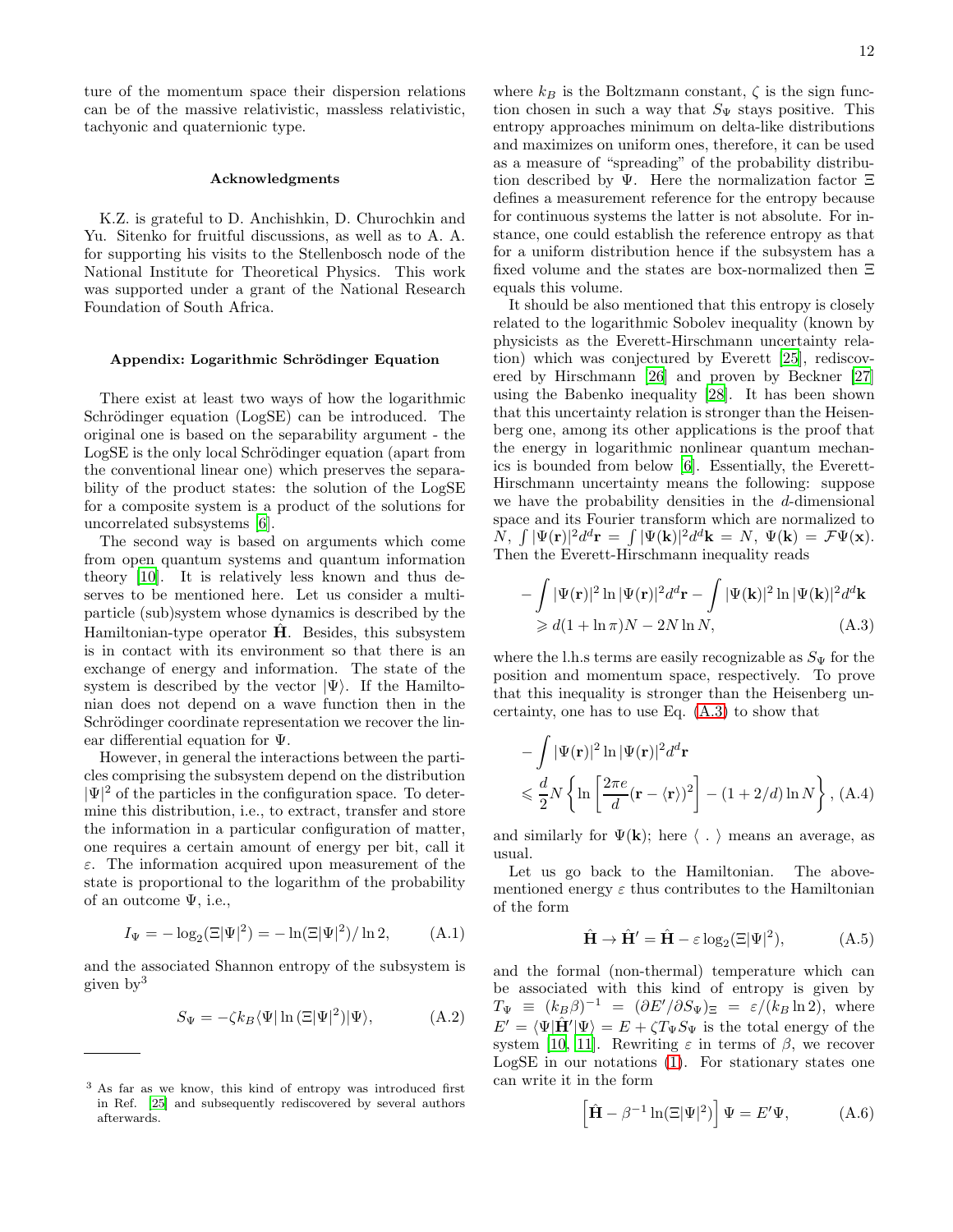whereas the free energy is given by  $E = \langle \Psi | \mathbf{H} | \Psi \rangle =$  $E' - \zeta T_{\Psi} S_{\Psi}$ . Unlike the free energy, the energy  $T_{\Psi} S_{\Psi}$ is engaged in handling the information  $I_{\Psi}$  and thus unavailable to do dynamical work.

The Schrödinger equations of this type are suitable for describing subsystems in which the information is not conserved but being exchanged with environment, and where one can introduce some sort of temperature and entropy. Therefore, they can not be naively applied to the systems without any kind of irreversibility hence the negative results of the experiments [\[29\]](#page-13-7) are not surprising. On the other hand, some Bose liquids might be good candidates, as being studied in this paper. Another candidate would be the yet unknown theory of quantum gravity where the debates still continue about the black hole thermodynamics and a possible information loss [\[30\]](#page-13-8). To conclude, we write down the most important properties of LogSE:

- Separability of noninteracting subsystems (as in the linear theory): the solution of the LogSE for the composite system is a product of the solutions for the uncorrelated subsystems;
- Energy is additive for noninteracting subsystems (as in the linear theory);
- Planck relation holds as in the linear theory;
- All symmetry properties of the many-body wavefunctions with respect to permutations of the coordinates of identical particles are preserved in time, as in the linear theory;
- Superposition principle is relaxed to the weak one: the sum of solutions with negligible overlap is also a solution;
- Free-particle solutions, called gaussons, have the coherent-states form, and upon the Galilean boost they become the uniformly moving Gaussian wave packets modulated by the de Broglie plane waves;
- Expressions for the probability density and current are the same as in the linear theory.

All these properties except the last one and, perhaps, second last and third last ones, are unique to LogSE among all other local nonlinear Schrödinger equations. Besides, many of these features are pertinent to the linear Schrödinger equation which makes the logarithmic one a "minimal" nonlinear modification in a sense.

- <span id="page-12-0"></span>[1] N. N. Bogoliubov, Izv. Acad. Nauk USSR 11 (1947) 77; J. Phys. 11 (1947) 23; V. L. Ginzburg and L. D. Landau, Zh. Eksp. Teor. Fiz. 20, 1064 (1950); E. P. Gross, Nuov. Cim. 20, 454457 (1961); L. P. Pitaevskii, Sov. Phys. JETP 13, 451 (1961).
- <span id="page-12-1"></span>[2] S. T. Beliaev, Zh. Eksp. Teor. Fiz. 34, 418-432 (1958); ibid. 433-446 [Soviet Phys. JETP 3, 299 (1957)].
- <span id="page-12-2"></span>[3] D. Page, M. Prakash, J. M. Lattimer and A. W. Steiner, Phys. Rev. Lett. 106 (2011) 081101.
- <span id="page-12-3"></span>[4] M. Schick, Phys. Rev. A 3, 1067 (1971); E. B. Kolomeisky and J. P. Straley, Phys. Rev. B 46, 11749 (1992); S. I. Shevchenko, Sov. J. Low Temp. Phys. 18, 223 (1992); E. B. Kolomeisky, T. J. Newman, J. P. Straley and X. Qi, Phys. Rev. Lett. 85, 1146 (2000); S. T. Chui and V. N. Ryzhov, Phys. Rev. A 69, 043607 (2004).
- <span id="page-12-4"></span>[5] L. Salasnich, A. Parola, and L. Reatto, Phys. Rev. A 65, 043614 (2002).
- <span id="page-12-5"></span>[6] I. Bialynicki-Birula and J. Mycielski, Annals Phys. 100, 62 (1976); Commun. Math. Phys. 44, 129 (1975); Phys. Scripta 20, 539 (1979).
- <span id="page-12-6"></span>[7] H. Buljan, A. Šiber, M. Soljačić, T. Schwartz, M. Segev, and D. N. Christodoulides, Phys. Rev. E 68, 036607 (2003).
- <span id="page-12-7"></span>[8] E. F. Hefter, Phys. Rev. A 32, 1201 (1985); V. G. Kartavenko, K. A. Gridnev and W. Greiner, Int. J. Mod. Phys. E 7 (1998) 287.
- <span id="page-12-8"></span>[9] S. De Martino, M. Falanga, C. Godano and G. Lauro, Europhys. Lett. 63, 472 (2003); S. De Martino and G. Lauro, in: Proceed. 12th Conference on WASCOM, 148 (2003); T. Hansson, D. Anderson, and M. Lisak, Phys. Rev. A 80, 033819 (2009).
- <span id="page-12-9"></span>[10] K. Yasue, Annals Phys. 114 (1978) 479; N. A. Lemos,

Phys. Lett. A 78 (1980) 239; J. D. Brasher, Int. J. Theor. Phys. 30 (1991) 979; D. Schuch, Phys. Rev. A 55, 935 (1997); M. P. Davidson, Nuov. Cim. B 116 (2001) 1291; J. L. Lopez, Phys. Rev. E. 69 (2004) 026110.

- <span id="page-12-10"></span>[11] K. G. Zloshchastiev, Grav. Cosmol. **16** (2010) 288; Phys. Lett. A 375 (2011) 2305.
- <span id="page-12-11"></span>[12] K. G. Zloshchastiev, Acta Phys. Polon. B 42 (2011) 261.
- <span id="page-12-12"></span>[13] P. Cuerrero, J. L. Lopez, J. Nieto, Nonlinear Analysis: Real World Appl. 11 (2010) 70.
- <span id="page-12-13"></span>[14] P. Nozières and D. Pines, "Theory of Quantum Liquids". vol. II, New York: Benjamin (1966).
- <span id="page-12-14"></span>[15] F. Dalfovo, S. Giorgini, L. P. Pitaevskii and S. Stringari, Rev. Mod. Phys. 71 (1999) 463.
- <span id="page-12-15"></span>[16] L. J. Garay, J. R. Anglin, J. I. Cirac and P. Zoller, Phys. Rev. Lett. 85, 4643 (2000); Phys. Rev. A 63, 023611 (2001); C. Barcelo, S. Liberati and M. Visser, Class. Quant. Grav. 18 (2001) 1137.
- <span id="page-12-16"></span>[17] M. Novello, M. Visser and G. Volovik, "Artificial Black Holes," River Edge, USA: World Scientific (2002) 391 p.
- <span id="page-12-17"></span>[18] C. J. Pethick and H. Smith, "Bose-Einstein Condensation in Dilute Gases," Cambridge, UK: Univ. Pr. (2004) 569 p.
- <span id="page-12-18"></span>[19] N.G. Vakhitov and A.A. Kolokolov, Izv. Vyssh. Uchebn. Zaved. (Radiofiz.) 16 (1973) 1020.
- <span id="page-12-19"></span>[20] M. Houbiers and H. T. C. Stoof, Phys. Rev. A 54, 5055 (1996).
- <span id="page-12-20"></span>[21] C. W. Woo, "Microscopic Calculations for Condensed Phases of Helium", in "Physics of Liquid and Solid Helium" (Eds. K. H. Bennemann and J.B. Ketterson), New York, USA: Wiley (1976); E. R. Dobbs, "Helium Three," Oxford, UK: Oxford Univ. Pr. (2000) 1088 p; G. E. Volovik, "The Universe in a helium droplet," Int.